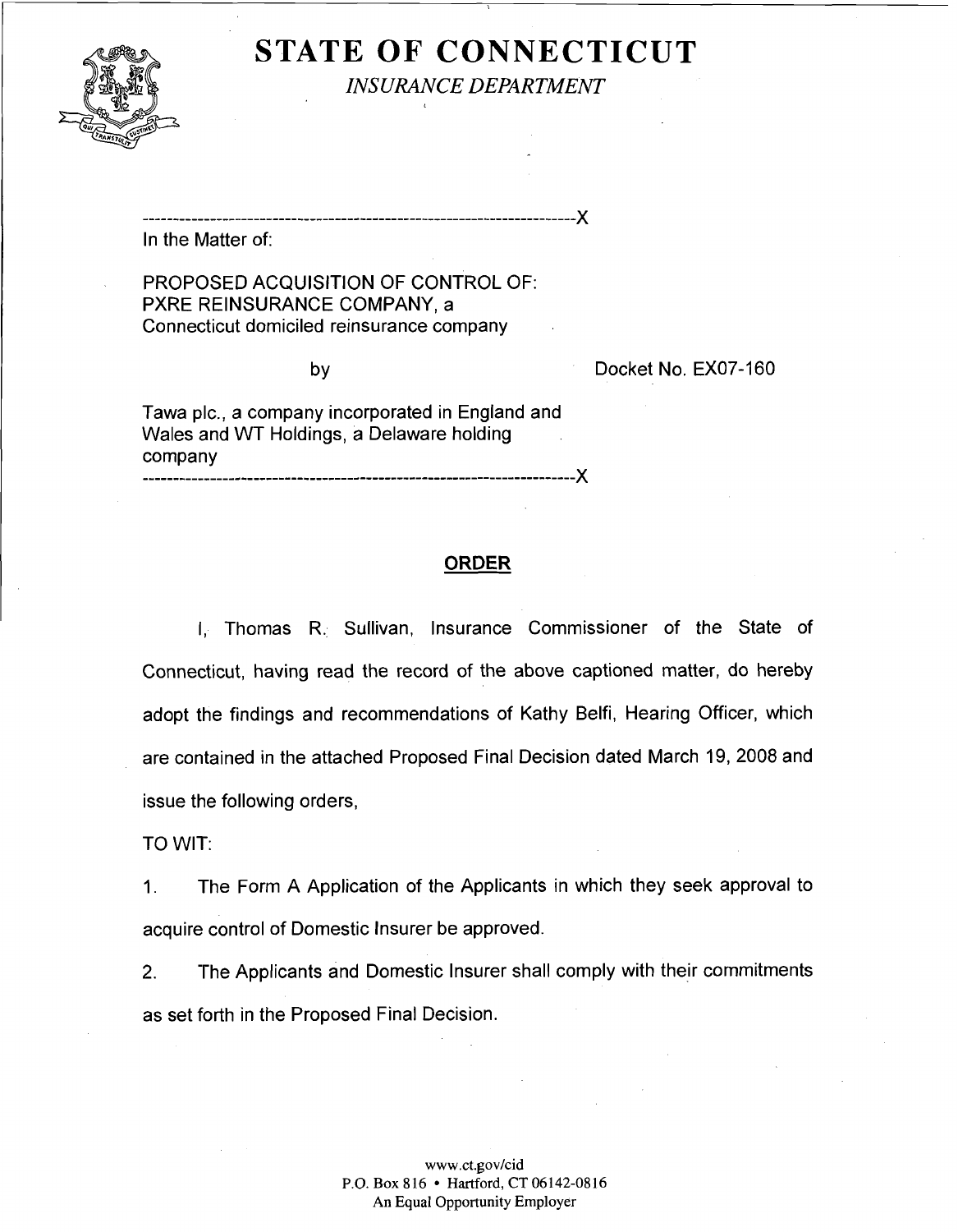3. The Applicants shall provide the lnsurance Department with written confirmation of the consummation of the acquisition of control by the end of the month the acquisition of control takes place.

4. For a period of two (2) years, the Applicant shall file semiannually with the lnsurance Department, commencing six months from consummation of the transaction, a report under oath of its business operations in Connecticut, including but not limited to, any change to the business of the Domestic Insurer; list of commutation activity (insurer, loss reserves commuted and gainlloss on commutation), changes in offices of the Domestic Insurer; charitable contributions made to Connecticut entities; and, notice of any statutory compliance or regulatory actions taken by other state regulatory authorities against the Applicants or the Domestic Insurer.

5. The Applicants should provide the Department with the names and titles of those individuals who will be responsible for filing an amended lnsurance Holding Company System Annual Registration Statement pursuant to section 38a-138-10\_ of the Regulations of Connecticut State Agencies.

6. Within thirty (30) days following the end of the month in which the Proposed Acquisition is consummated, the Domestic lnsurer shall file a request for a waiver of the requirements of section 38a-136(i) of the Connecticut General Statutes.

7. Within fifteen (15) days following the end of the month in which the Proposed Acquisition is consummated, the Domestic lnsurer shall file an amended lnsurance Holding Company System Annual Registration Statement

 $\boldsymbol{2}$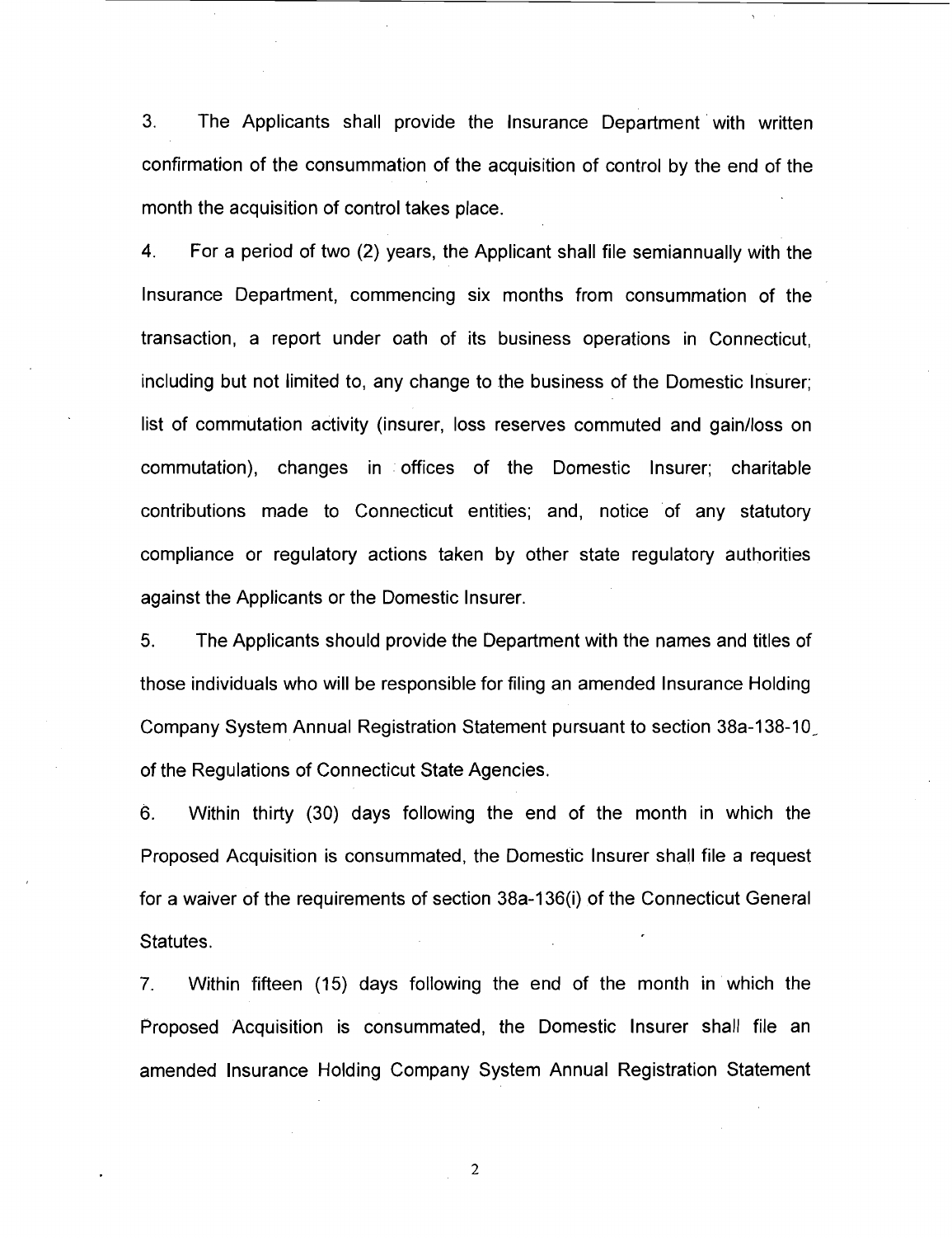pursuant to section 38a-138-10 of the Regulations of Connecticut State Agencies.

8. If the Proposed Acquisition is not consummated within three (3) months of the date of this Order and the Applicants intends to consummate the Proposed Acquisition, the Applicants shall submit to the Commissioner a statement, which shall include (1) the reason for the Applicants' inability to consummate the Proposed Acquisition; (2) any material changes in the information contained in the Form A Application; and (3) the current financial statements of the Applicants and the Domestic Insurer.

9. The Domestic lnsurer shall meet with the appropriate lnsurance Department staff prior to making any material change to its business plan.10.

The Domestic lnsurer shall, at all times, maintain their books, records and assets in Edison, New Jersey unless otherwise approved by the Commissioner pursuant to Connecticut Law and consistent with the terms of the Form A Application.

11. The Applicants shall pay expenses incurred by the lnsurance Commissioner in connection with the Insurance Department's review of the captioned transaction pursuant to sections 38a-132(a)(3) and 38a-132(c) of the Connecticut General Statutes.

12. The Applicants will use their best efforts to establish a platform in the State of Connecticut by year end 2008, either by means of the acquisition of a Connecticut based insurance company or through the formation of a Tawa management or consulting company in Connecticut.

 $\mathbf{3}$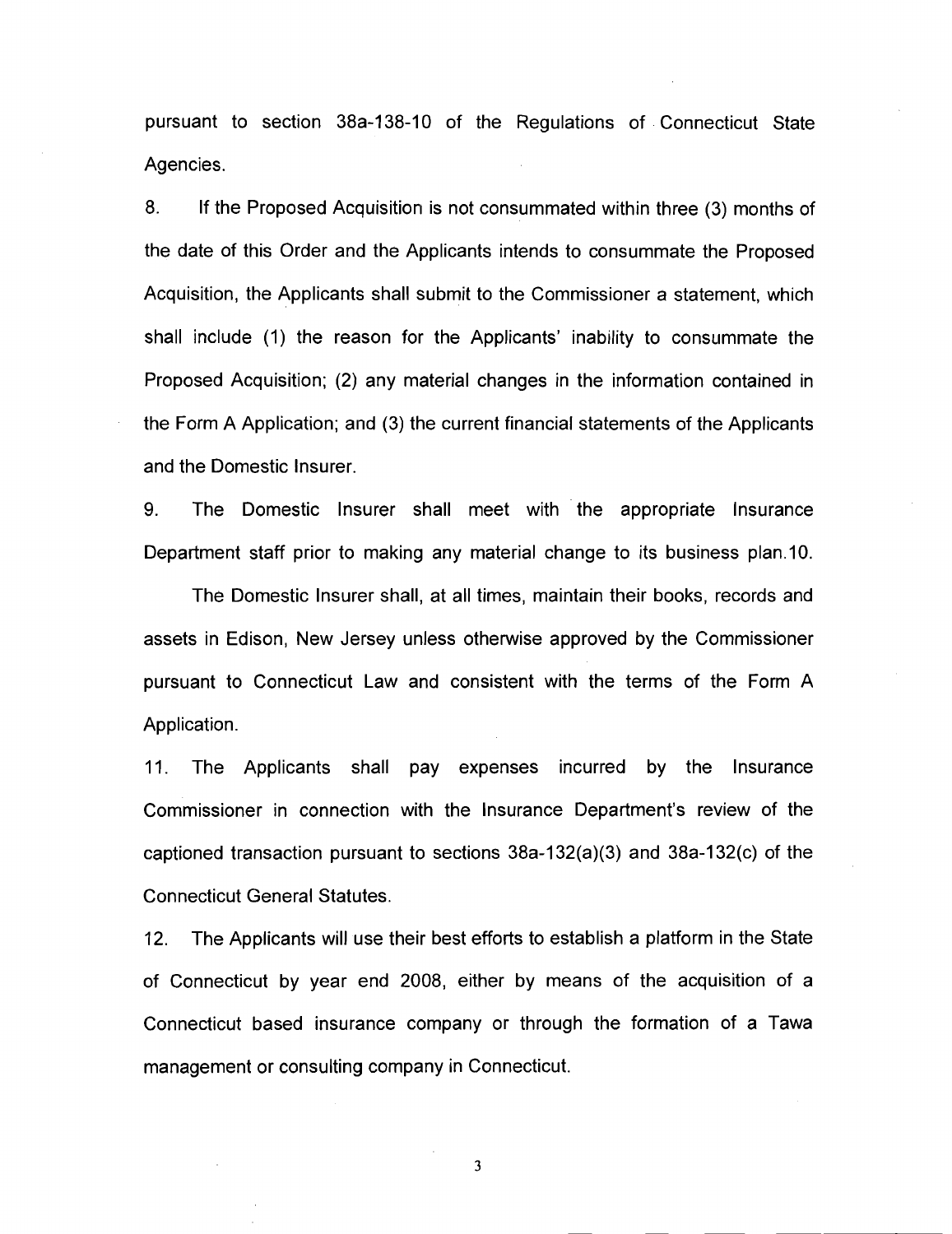13. The Applicants will meet with the Connecticut Insurance Department no later than September 30, 2008, to discuss the progress made in establishing such Connecticut platform.

Dated at Hartford, Connecticut, this  $1^{q}\frac{\hbar}{\hbar}$  day of March, 2008

Thomas R. Sullivar **Commissioner**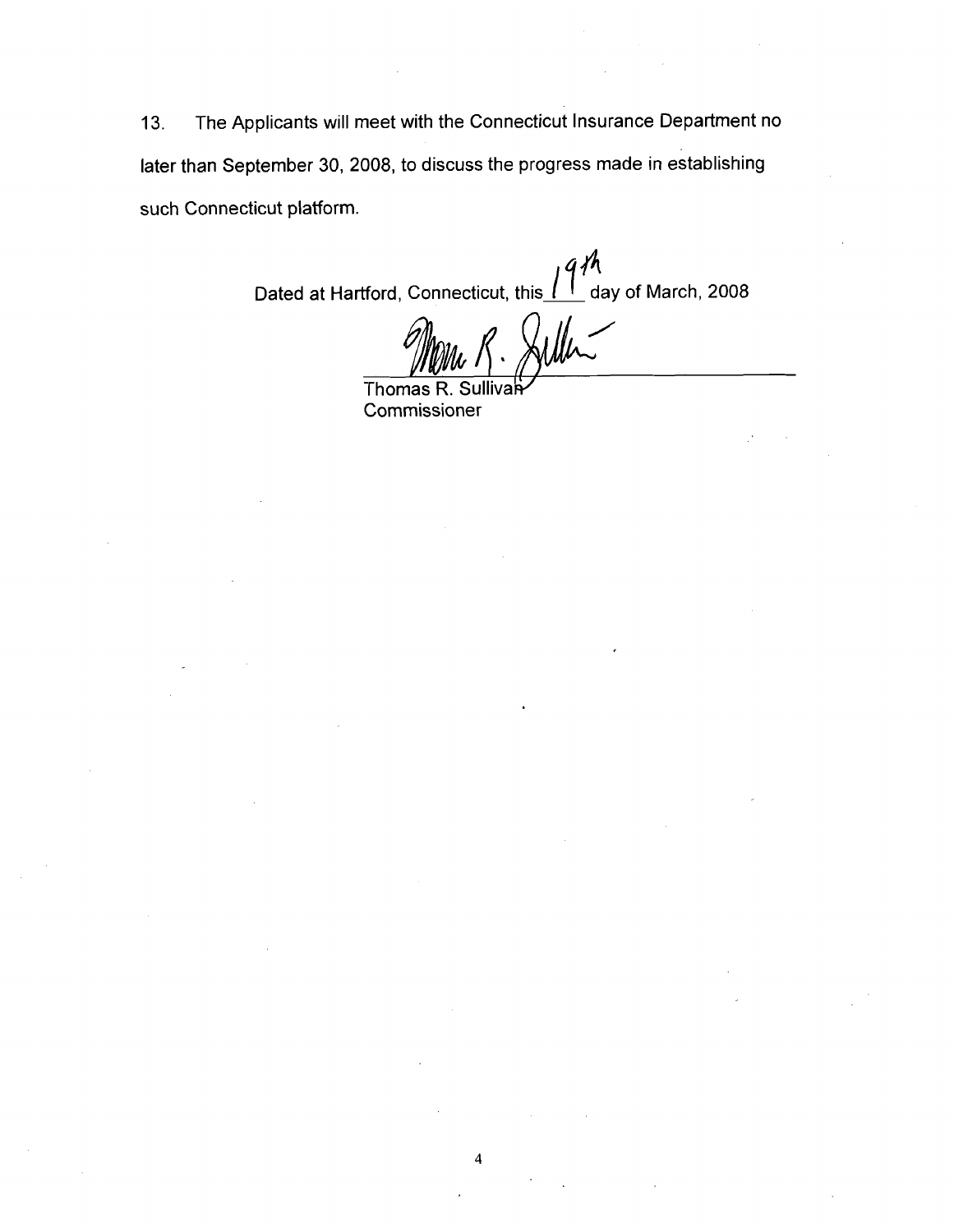

# **STATE OF CONNECTICUT**

*INSURANCE DEPARTMENT* 

...................................................................... X

In the Matter of:

PROPOSED ACQUISITION OF CONTROL OF: PXRE REINSURANCE COMPANY, a Connecticut domiciled reinsurance company

by Docket No. EX07-160

Tawa plc, a company incorporated in England and Wales and WT Holdings, a Delaware holding company ...................................................................... X

### PROPOSED DECISION

#### $\mathbf{L}$ **INTRODUCTION**

On November 30, 2007, Tawa plc, a company incorporated in England and Wales ("Tawa") and WT Holdings, Incorporated a Delaware holding company ("WT Holdings" or together with Tawa "Applicant" or "Applicants"), filed an Application on Form A ("Application") with the Connecticut lnsurance Department (the "Department") pursuant to section 38a-129 to 38a-140 of the Connecticut General Statutes requesting approval by the lnsurance Commissioner of the State of Connecticut ("Commissioner" or "lnsurance Commissioner") for the proposed acquisition of control or merger ("Proposed Acquisition") of PXRE Reinsurance Company, a domestic reinsurer organized under the laws of Connecticut ("PXRE RE" or "Domestic Insurer").

> www .ct.gov/cid P.O. Box 816 • Hartford, CT 06142-0816 An Equal Opportunity Employer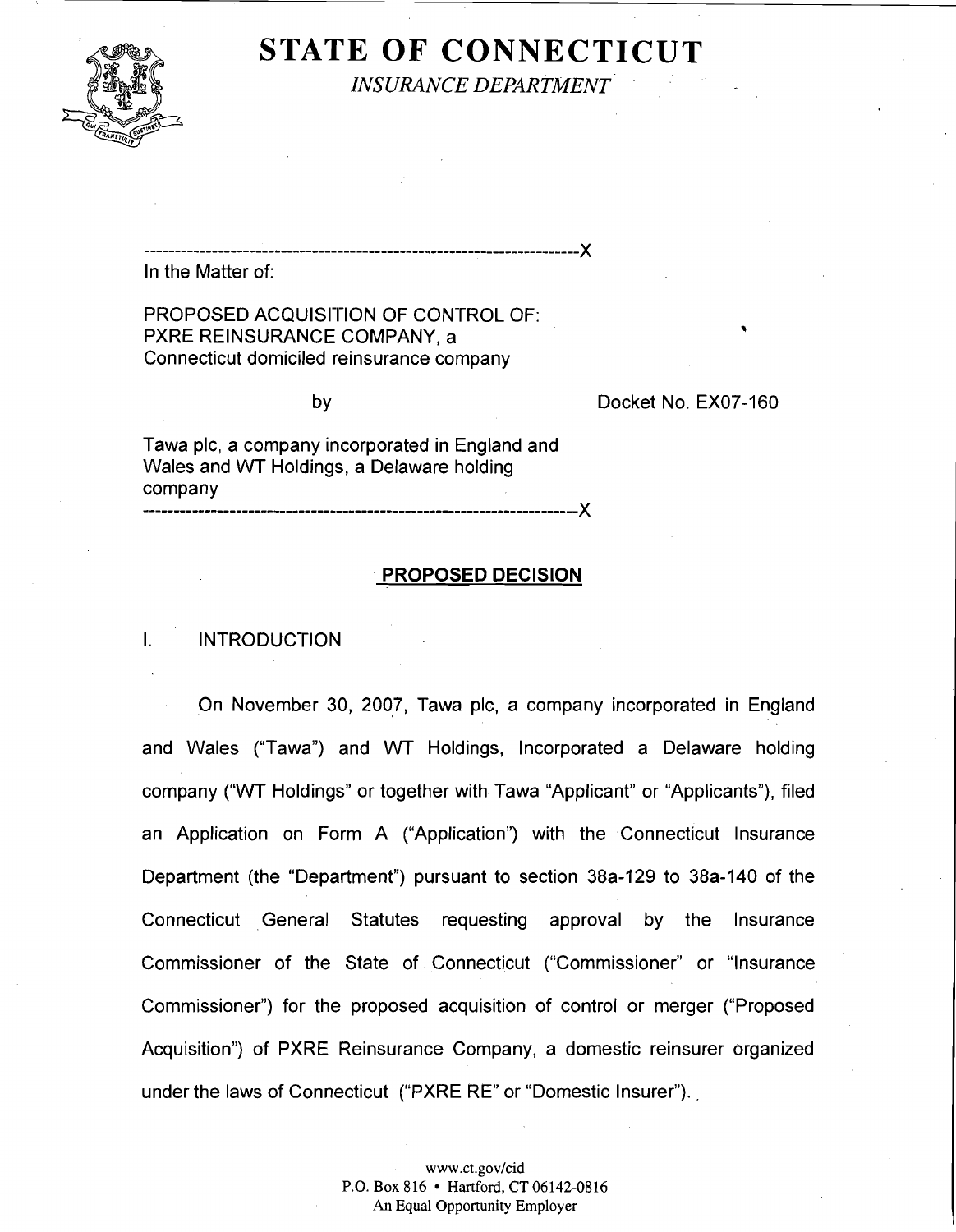The Domestic Insurer is a wholly owned, indirect subsidiary of Argo Group International Holdings, Ltd ("Argo Group") a Bermuda publicly-traded holding company.

Supplemental information was subsequently requested by the Department and provided by the Applicants. An Amended Application was filed with the and Department on January 23, 2008.

The Proposed Acquisition will be effected pursuant to the terms of the Stock Purchase Agreement, ("Agreement") dated as of November 5,2007 by and among PXRE Corporation ("PXRE Corporation") as seller, Argonaut Group, Inc. ("Argonaut") as seller guarantor, WT Holdings as buyer, and Tawa as buyer guarantor. WT Holdings will acquire the Domestic Insurer, which will become a direct, wholly-owned subsidiary of WT Holdings and an indirect subsidiary of Tawa which owns 100% of the stock of WT Holdings. The purchase price of the Proposed Acquisition is expected to be between \$50 and \$60 million which will be adjusted after the closing. Such adjustment will be based upon the actual balance sheet of the quarter immediately following the quarter in which the transaction closes. The purchase price will be funded by a 50150 combination of cash and debt. Tawa will provide a capital contribution to WT Holding for the cash portion through one or more of a variation of share offerings. Permanent financing to fund the debt is expected to be in place for the closing and although not expected to be utilized, a bridge loan has been secured in the event the permanent financing cannot be timely completed on commercially acceptable terms.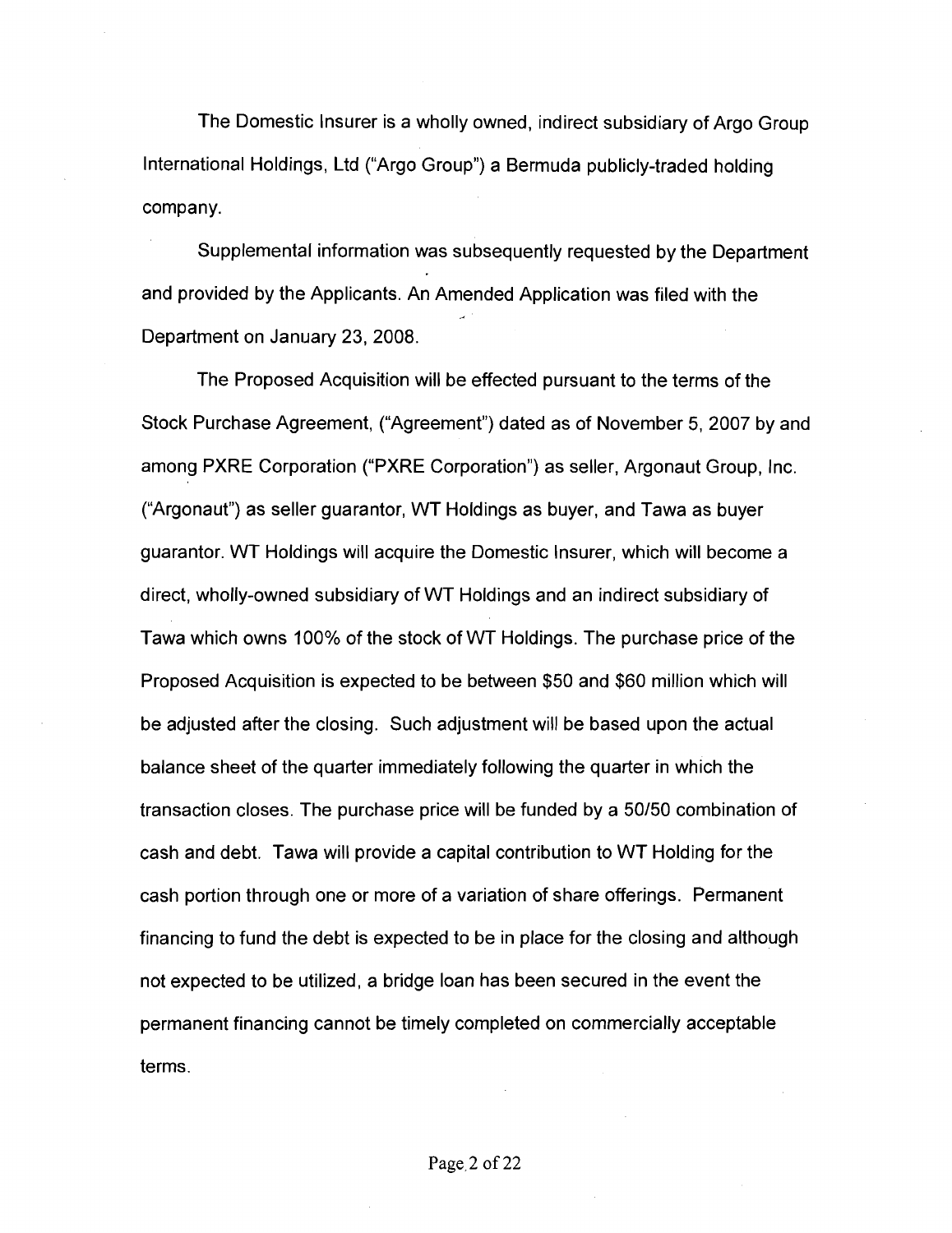On February 11, 2008, Insurance Commissioner Thomas R. Sullivan. ("Commissioner") issued a notice of hearing, in which he ordered that a public hearing concerning the application for approval of the Proposed Acquisition of Control of the Domestic Insurer be held on February 28, 2008 to consider the Commissioner granting approval of the proposed acquisition of control of the Domestic Insurer by Applicants. A copy of the notice for this public hearing was published in The Stamford Advocate once a week for two consecutive weeks and it was filed with the Office of the Secretary of State. In addition, this notice was posted on the lnsurance Department's internet website. This notice indicated that the entire official record of this proceeding was available for public inspection at the lnsurance Department, and that the Department was accepting written statements concerning the proposed acquisition of control of the Insurer. On February 25, 2008, the Applicants submitted the financing documents to the lnsurance Department for review and as a result, the Commissioner, on February 25, 2008 ordered that the public hearing be postponed until March 12, 2008 to enable the lnsurance Department to review and analyze the submission. A copy of the notice of postponement for this public hearing was published in The Stamford Advocate once a week for two consecutive weeks and it was filed with the Office of the Secretary of State. In addition, this notice of postponement was posted on the lnsurance Department's internet website. This notice indicated that the entire official record of this proceeding was available for public inspection at the Insurance Department, and that the Department was accepting written statements concerning the proposed acquisition of control of the Insurer. In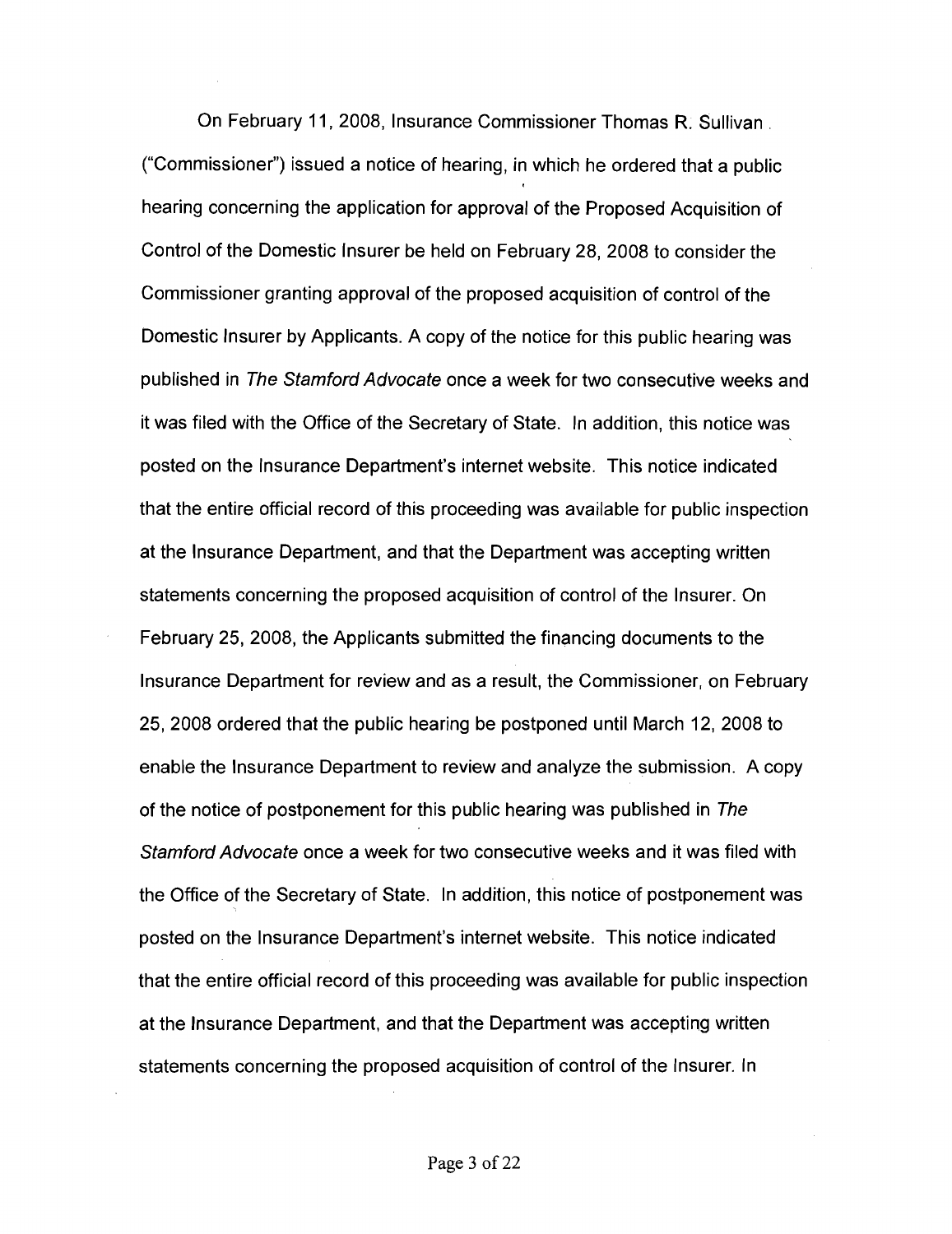accordance with section 38a-8-48 of the Regulations of the Connecticut State Agencies, the following were designated as parties to this proceeding: the Applicants and the Domestic Insurer.

The following individuals participated in and/or testified at the public hearing on behalf of the Applicant and the Domestic Insurer:

Gilles Marie Jacques Erulin, director and Chief Executive Officer of Tawa and Marvin Mohn, director and President of WT Holdings represented the Applicants.

Byron L. LeFlore, Jr. Esq., represented the Domestic Insurer.

Cynthia R. Shoss, Esq., and JillAllison Opell, Esq., Dewey & LeBoeuf LLP represented both of the Applicants.

The following Department staff participated in the public hearing:

Beth Cook, Esq., Counsel, and Lynn Hein, Supervisory Examiner,

Financial Analysis & Compliance.

Pursuant to the published hearing notice, the public was given an opportunity to speak at the hearing or to submit written comments no later than the close of business on March 10, 2008, by an Order dated February 25, 2008. No public officials or members of the public signed up to speak, spoke at the hearing, or submitted written testimony.

II. FINDINGS OF FACT

After reviewing the exhibits entered into the record of this proceeding, and based on the written and oral testimony of the witnesses, the undersigned makes the following findings of fact: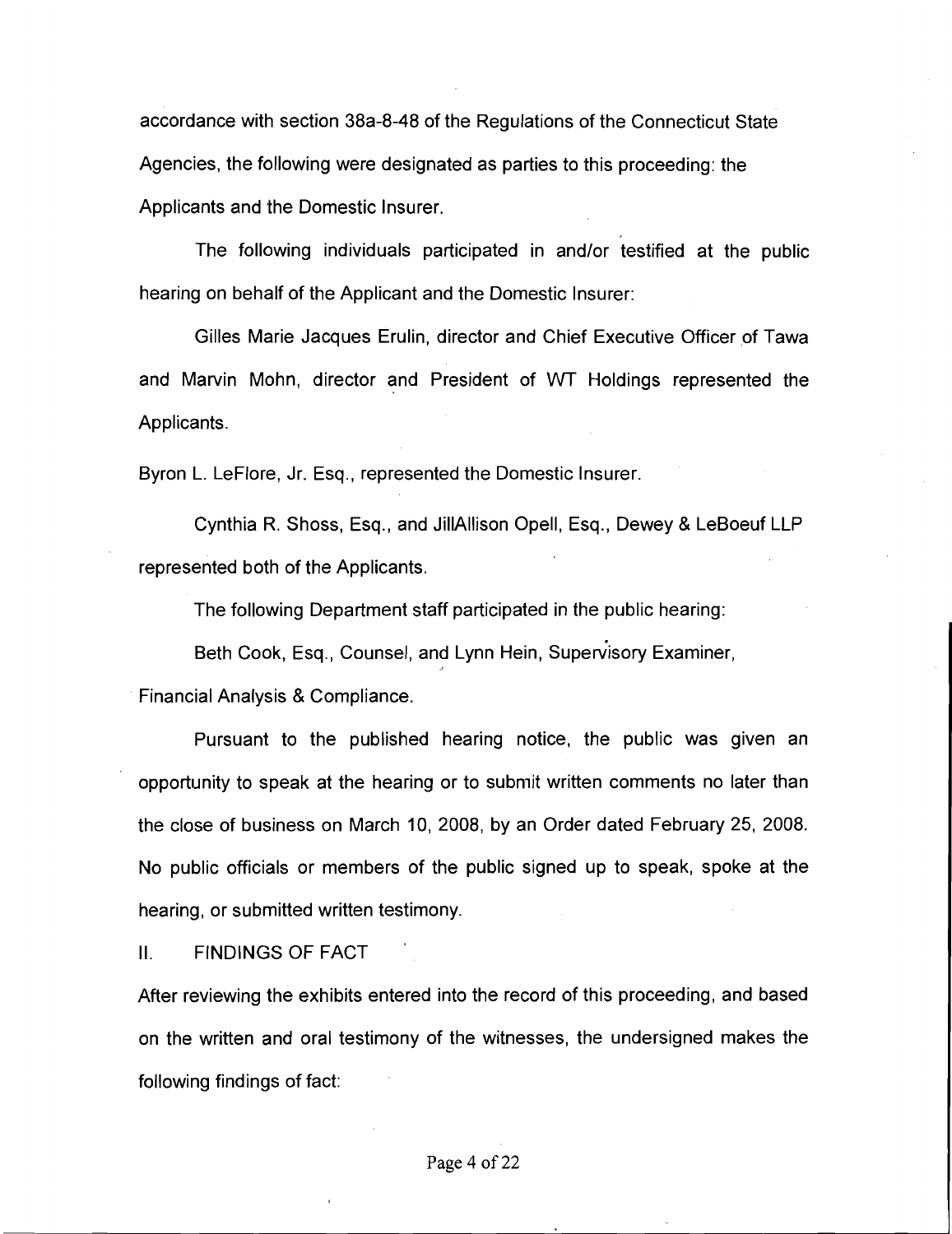1. Tawa is a publicly traded company listed on the AIM market in London. At the time of application, the principal business address of Tawa was 3 Minster Court, Mincing Lane, London, England EC3R 7DD.

2. Effective March 17, 2008, Tawa's principal business address is The lsis Building, 193 Marsh Wall, London, El4 9SG.

**3.** Tawa was formed in 2001 with financial backing from Financiere Pinault, ("Fin P") a privately held diversified French based holding company that also operates under the business name Groupe Artemis.

4. Tawa was formed to acquire and manage the run-off of insurance companies and portfolios of policies and to provide run-off related services.

**5.** Tawa was formerly known as Tawa UK Limited until 2007 when it was listed on the AIM market and changed its name to Tawa pic.

*6.* Tawa was formed around a group of senior corporate finance, restructuring, legal and regulatory professionals, all of whom were previously employed at PricewaterhouseCoopers, with extensive experience in the run-off field.

7. Tawa currently employs 90 employees, all of whom are located in London, England, many of whom are insurance professionals with additional specialist skills covering run-off claims management and inspections, communications, asset and liability management, actuarial and change management.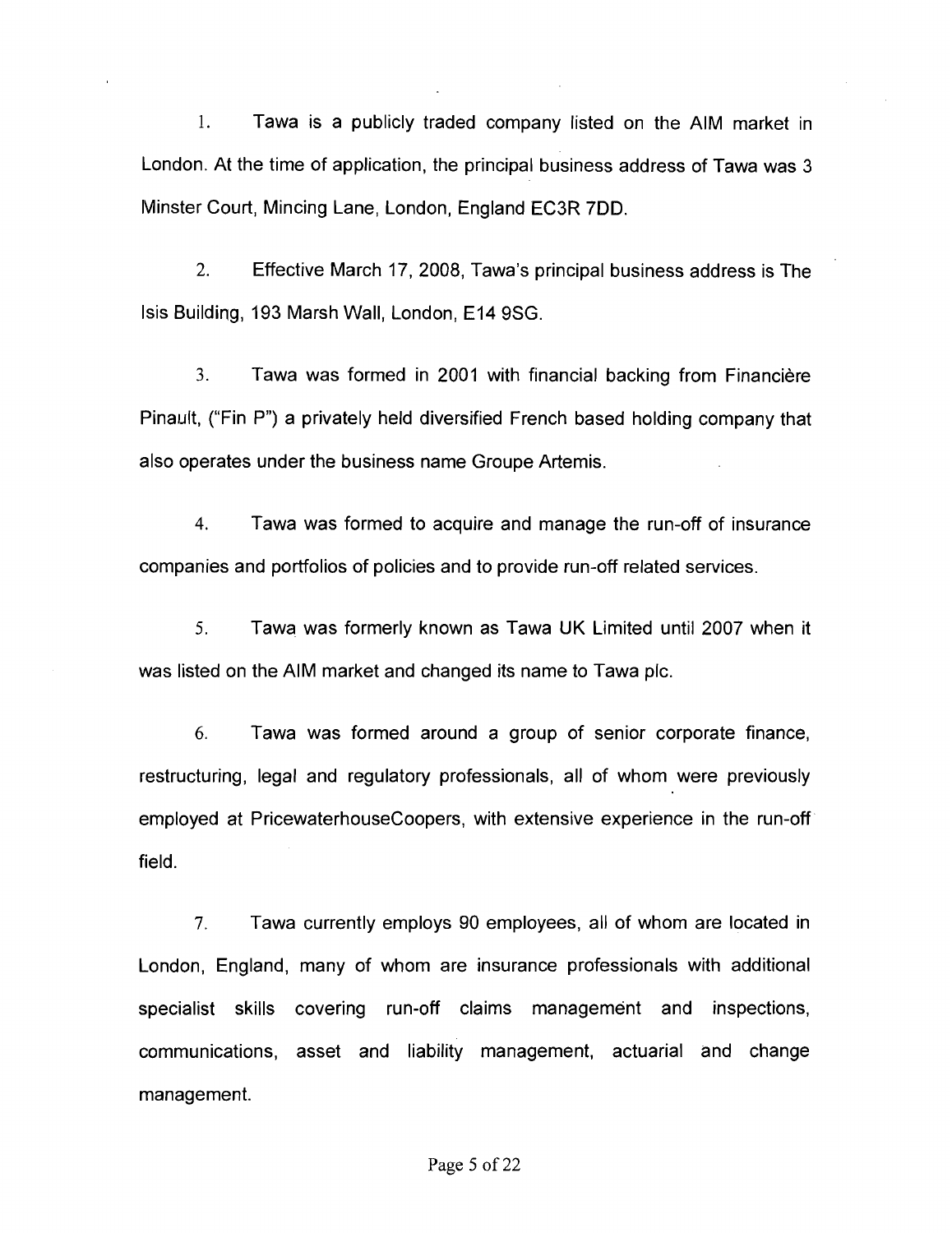**8.** Tawa's strategy is to maintain a diversified run-off platform over time by managing a group of run-off companies at different stages of maturity.

**9.** Tawa's focus has been on reinsurance portfolios.

10. Tawa also provides some run-off consulting services, such as reviewing business plans and recommending more efficient processes, reviewing underwriting processes and data analysis and data extraction to assist in the reporting of statutory returns to third parties. These include Mitsui Sumitomo Insurance (London Management) Ltd., St. Paul Travelers and Miller Insurance Services Ltd

11. As of December 31, 2006, Tawa reported total assets of \$147.0 million, total liabiities of \$4.5 million and total equity (attributable to equity holders) of \$142.5 million.

12. As of June 30, 2007, Tawa reported total assets of \$368.0 million, total liabilities of \$181.2 million and total equity (attributable to equity holders) of \$186.8 million.

13. PXRE RE is a Connecticut domiciled property and casualty reinsurance company that is licensed in 28 states and is an accredited reinsurer in 22 jurisdictions. Its statutory home office is located at One Commercial Plaza, Hartford, Connecticut 06103 and its main administrative office is located in Edison, New Jersey.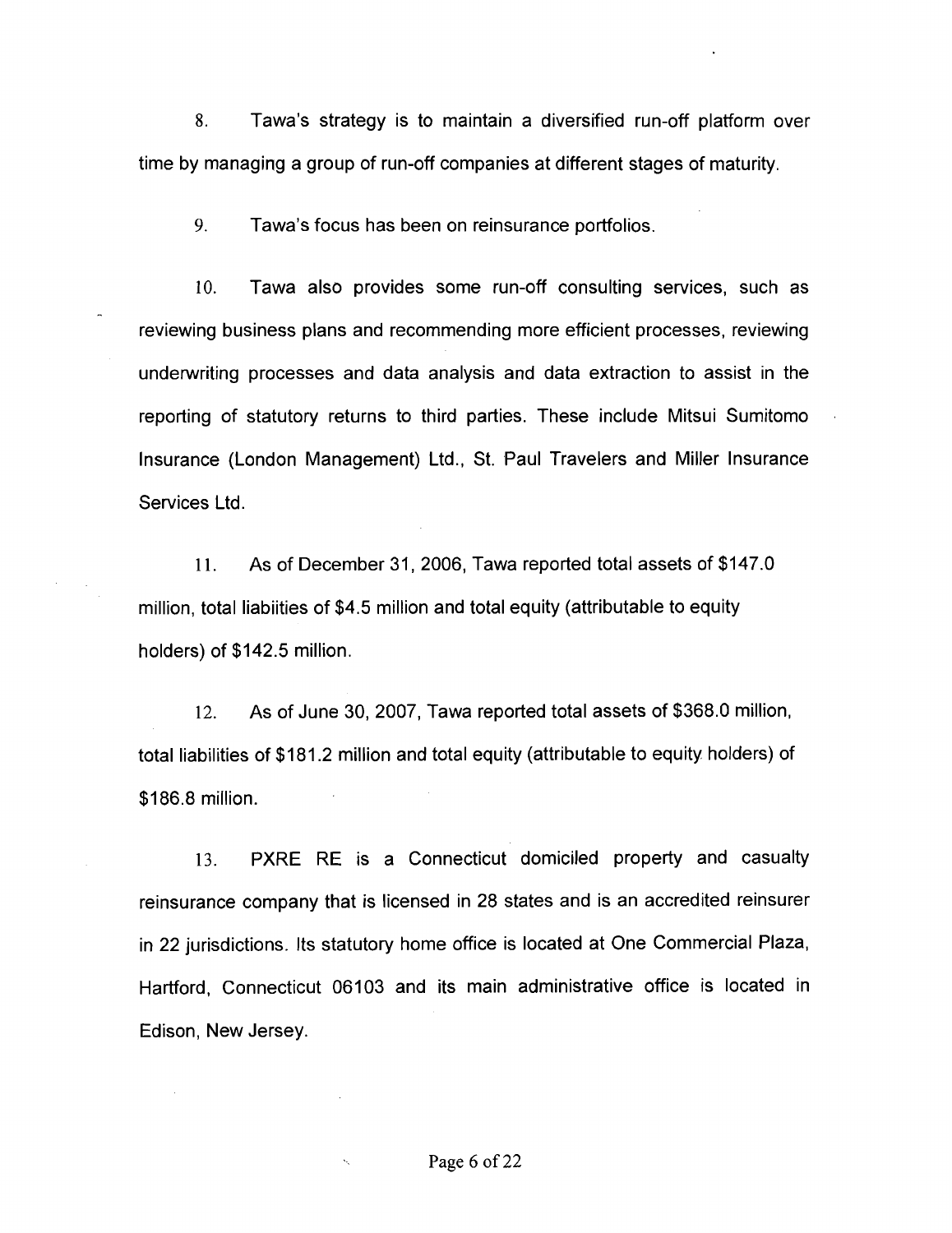14. The Domestic lnsurer is a wholly-owned, indirect subsidiary of Argo Group International Holdings, Ltd. ("Argo Group") a Bermuda publicly traded holding company.

15. There are no employees of the Domestic lnsurer located in Connecticut.

16. PXRE RE has not written direct business in the United States in recent years; it. has acted solely as a reinsurer, and is in a run-off mode.

17. PXRE RE has stopped writing new business other than for two intercompany reinsurance agreements with an affiliate, Peleus Reinsurance Ltd., ("Peleus Re").

18. As of December 31, 2006, PXRE reported total Assets of \$295.9 million, total liabilities of \$157.9 million and surplus as regards policyholders of \$1 38.0 million.

19. As of September 30, 2007, PXRE reported total assets of \$504.7 million, total liabilities of \$279.8 million and surplus as regards policyholders of \$224.9 million.

20. Pursuant to the terms of the Agreement, dated as of November 5, 2007 by and among PXRE Corporation as seller, Argonaut as seller guarantor, WT Holdings as buyer, and Tawa as buyer guarantor, WT Holdings will acquire the Domestic Insurer, which will become a direct, wholly-owned subsidiary of WT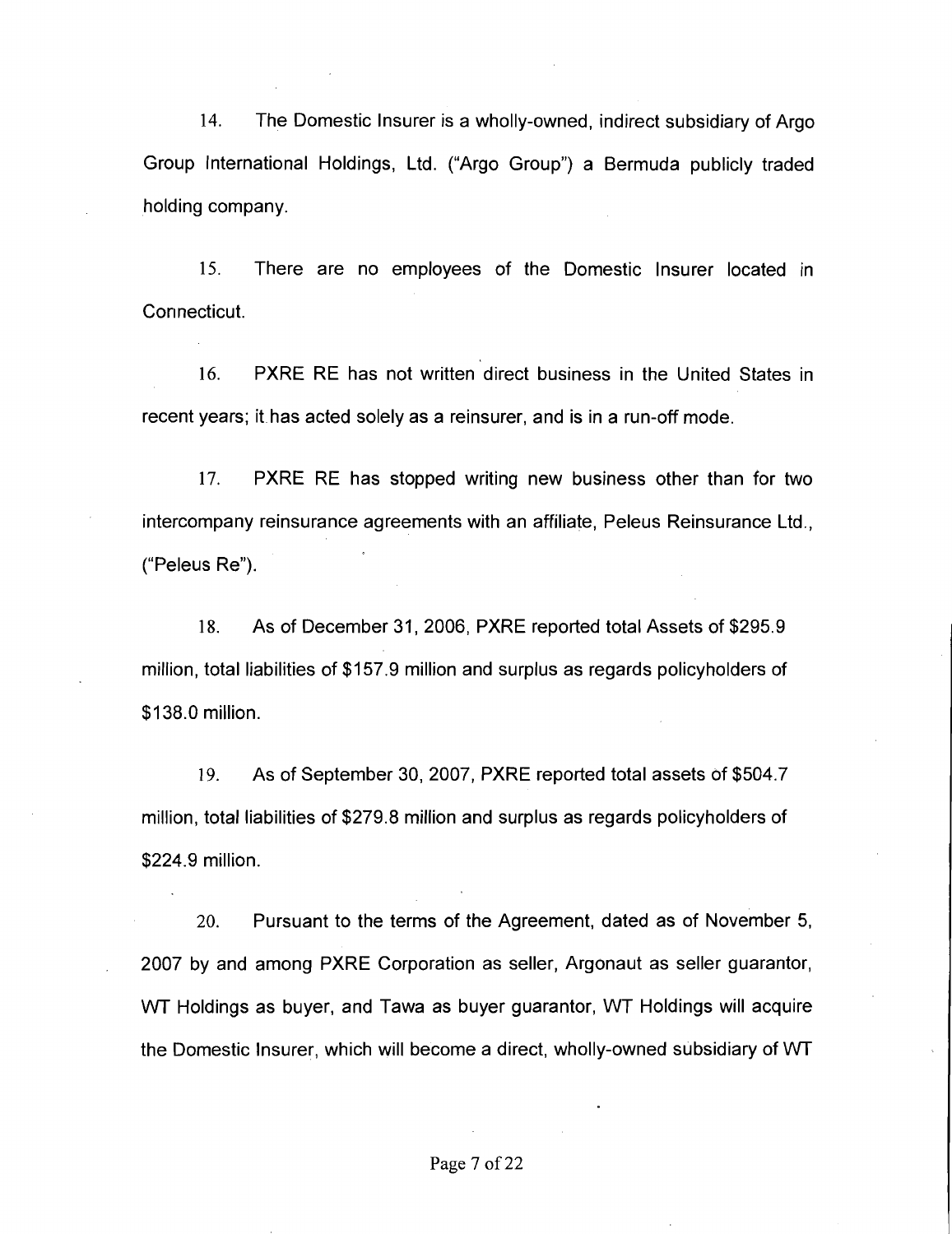Holdings and an indirect subsidiary of Tawa which owns 100% of the stock of WT Holdings.

21. The purchase price is expected to be funded through a combination of cash and debt.

22. The actual purchase price, which is expected to be between \$50 million and \$60 million, will be based upon the final balance sheet as of March 31, 2008 (the expected Closing date).

23. If the final purchase price is determined to be greater than the interim purchase price paid at the Closing, WT Holdings will pay the difference, plus interest, to PXRE Corporation; however, if the final purchase price is deterrrlined to be less than the interim purchase price paid at the Closing, **PXRE**  Corporation will return the difference, plus interest, to WT Holdings.

24. The Applicants intend to finance 50% of the cost of the transaction which will be determined by adding the purchase price and the costs to be incurred as part of the transaction, such as debt service fees and professional fees (which costs are estimated to be approximately \$3 million). The other 50% of the cost of the transaction will be paid in cash by means of a capital contribution from Tawa to WT Holdings.

*25.* Tawa continues to pursue various options on parallel tracks with respect to the cash portion of the funding for the transaction. In particular, Tawa is pursuing (1) a public offering of Tawa's shares on the capital markets, (2) a

#### Page **8** of 22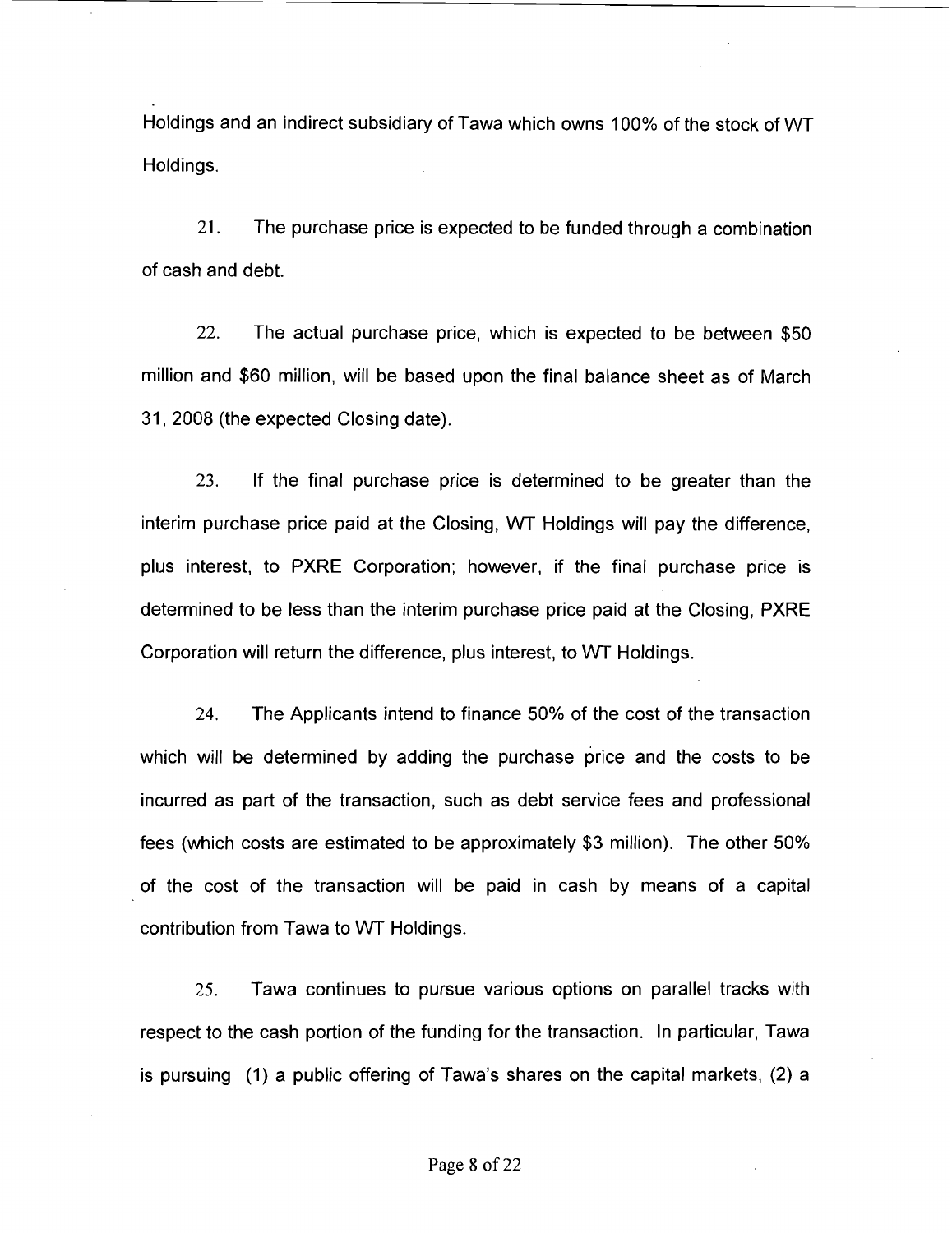private placement of either a convertible bond or convertible preference shares to a number of qualified investors, (3) the sale of either shares, a convertible bond, or convertible preference shares to a large private equity investor and **(4)** a combination of two or more of the preceding options.

26. Tawa is currerrtly actively engaged in discussions with all necessary parties with respect to each of the foregoing structures so that Tawa will be in a position to select the optimum arrangement based on terms and market conditions at the time.

27. The Applicants completed permanent financing arrangements on March 11, 2008 with Natixis in the form of a term loan facility in the amount of \$30 million and a revolving credit facility in the amount of \$5 million.

28. To ensure that the Applicants will be in a position to close the proposed acquisition, the Applicants obtained a commitment from their majority shareholder, FinP, to purchase shares of Tawa or loan funds to Tawa if needed. In the case of either a purchase of shares or the loan, such arrangement would be temporary and FinP would expect to resell such shares, or be fully repaid on such debt, as soon as reasonably possible.

29. The Applicants have secured a bridge loan facility through Natixis in the amount of \$36 million if the permanent financing cannot be in place at the time of the closing. The bridge facility provides flexibility to complete the Proposed Acquisition in the event that permanent financing cannot be completed on commercially acceptable terms prior to the Closing. If the permanent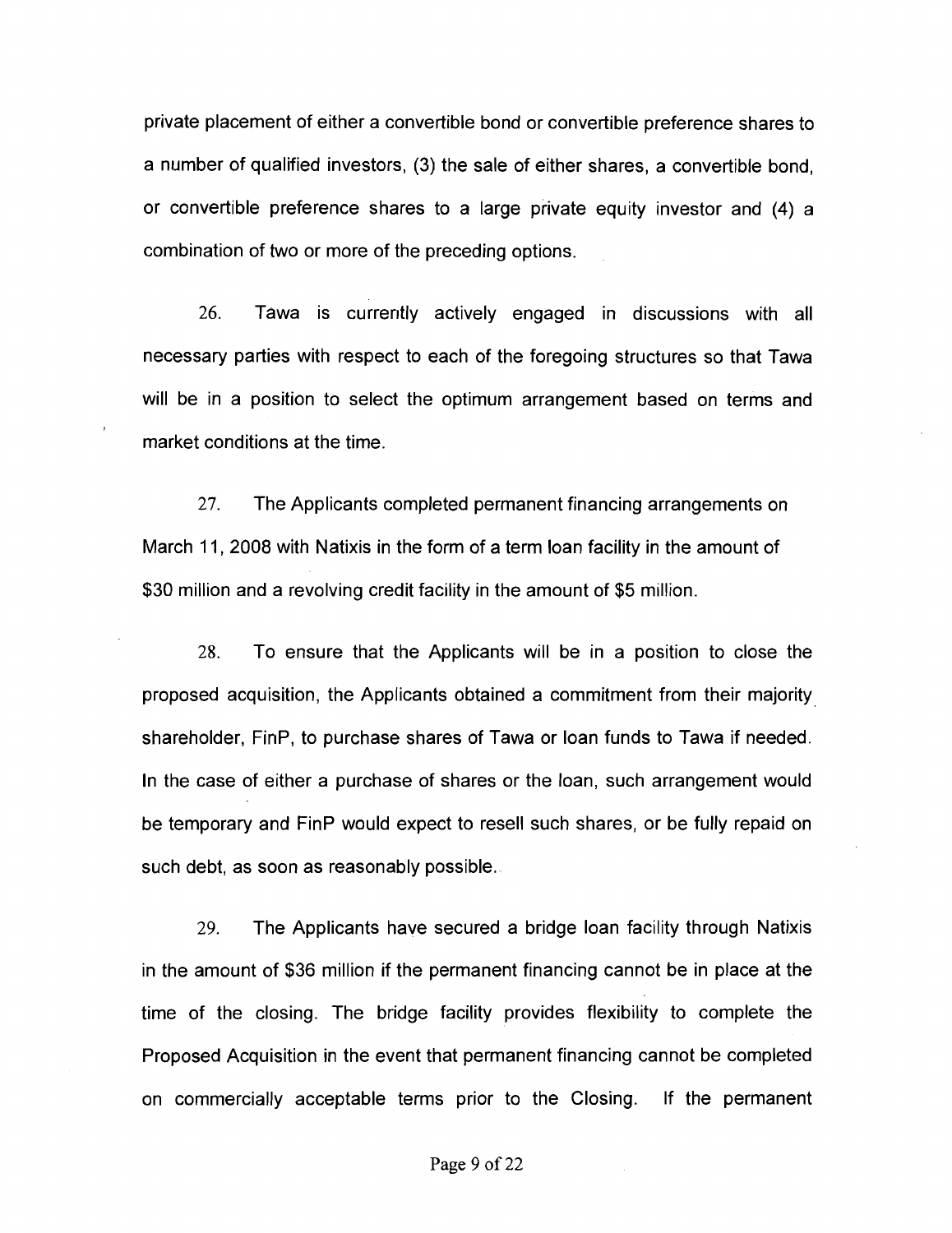financing can be used at closing, the bridge loan facility will not be used and, at this time, Tawa does not anticipate needing to use the bridge facility.

30. The nature and amount of the consideration to be paid in connection with the Proposed Acquisition was determined by arm's length negotiation between the parties to the Agreement.

31. After the Proposed Acquisition, the following will be officers of PXRE:

- Marvin Mohn, President
- Simon Byrne, Chief Financial Officer
- Stephen Baxter, Treasurer
- Christopher Jones, Secretary  $\bullet$

32. After the Proposed Acquisition, the following will be members of the board of directors of PXRE:

- David Vaughan, Chairman
- Jonathan Bank
- Stewart Keir
- Marvin Mohn
- **Steve Street**
- 33. The following are the officers of Tawa plc:
	- Gilles Erulin, Chief Executive Officer
	- Colin Bird, Chief Financial Officer
	- David Vaughan, Chief Operating Officer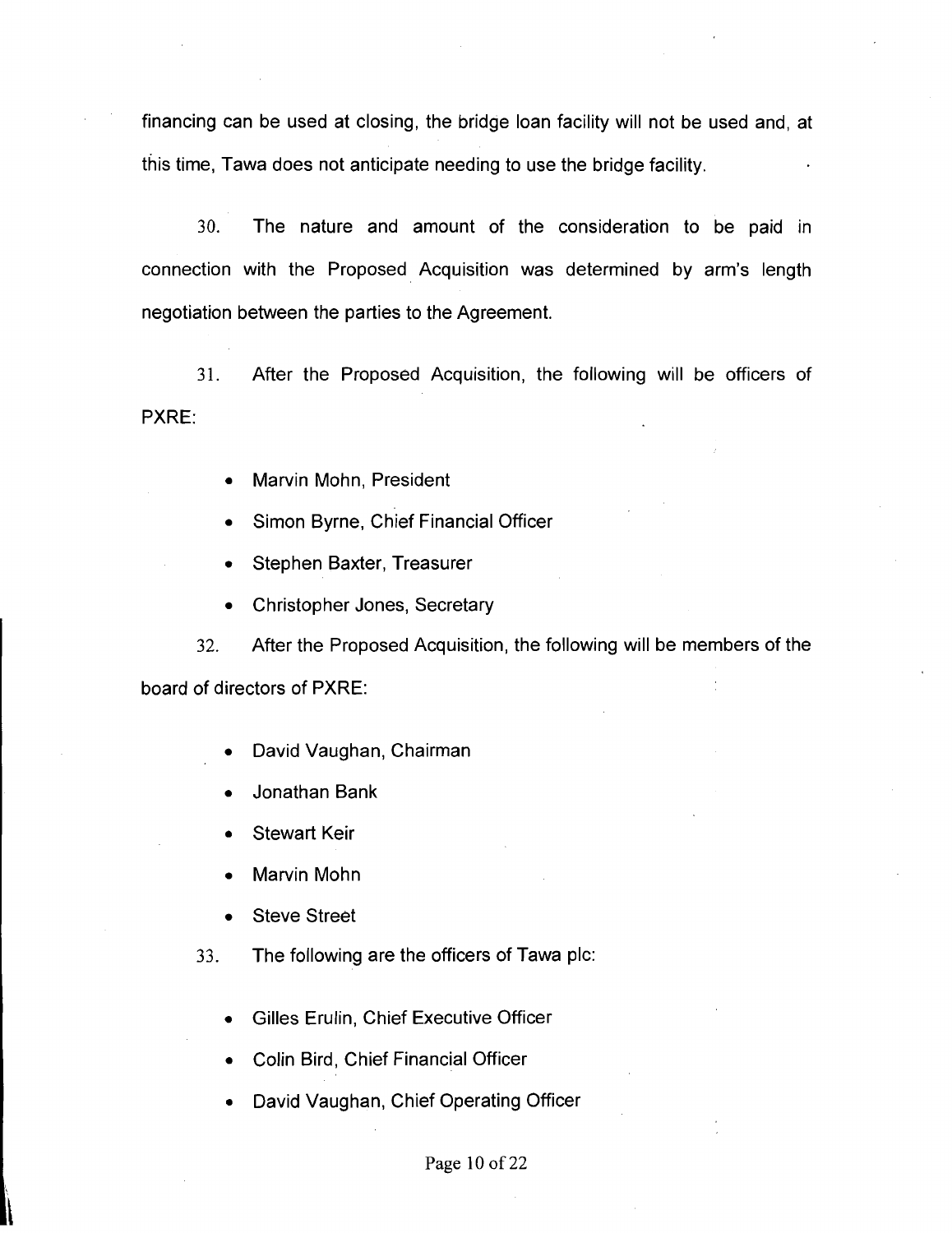Christopher Jones, Secretary  $\bullet$ 

34. The following are the members of the board of directors of Tawa plc:

- Patricia Barbizet  $\bullet$
- Colin Bird
- Loic Brivezac
- Gilles Erulin
- Anthony Hamilton
- John Hendrickson
- Robin Jackson
- Gilles Pagniez
- David Vaughan  $\bullet$

The following are the officers of WT Holdings: 35.

- **IWARK**, **IMarvin Mohn, President** 
	- David Vaughan, Treasurer
	- Christopher Jones, Secretary
	- **36.** The following are the members of the board of directors of WT

Holdings:

- Marvin Mohn
- David Vaughan

37. The biographical affidavits of the new members of the boards of directors and officers of Tawa and WT Holdings, which include each individual's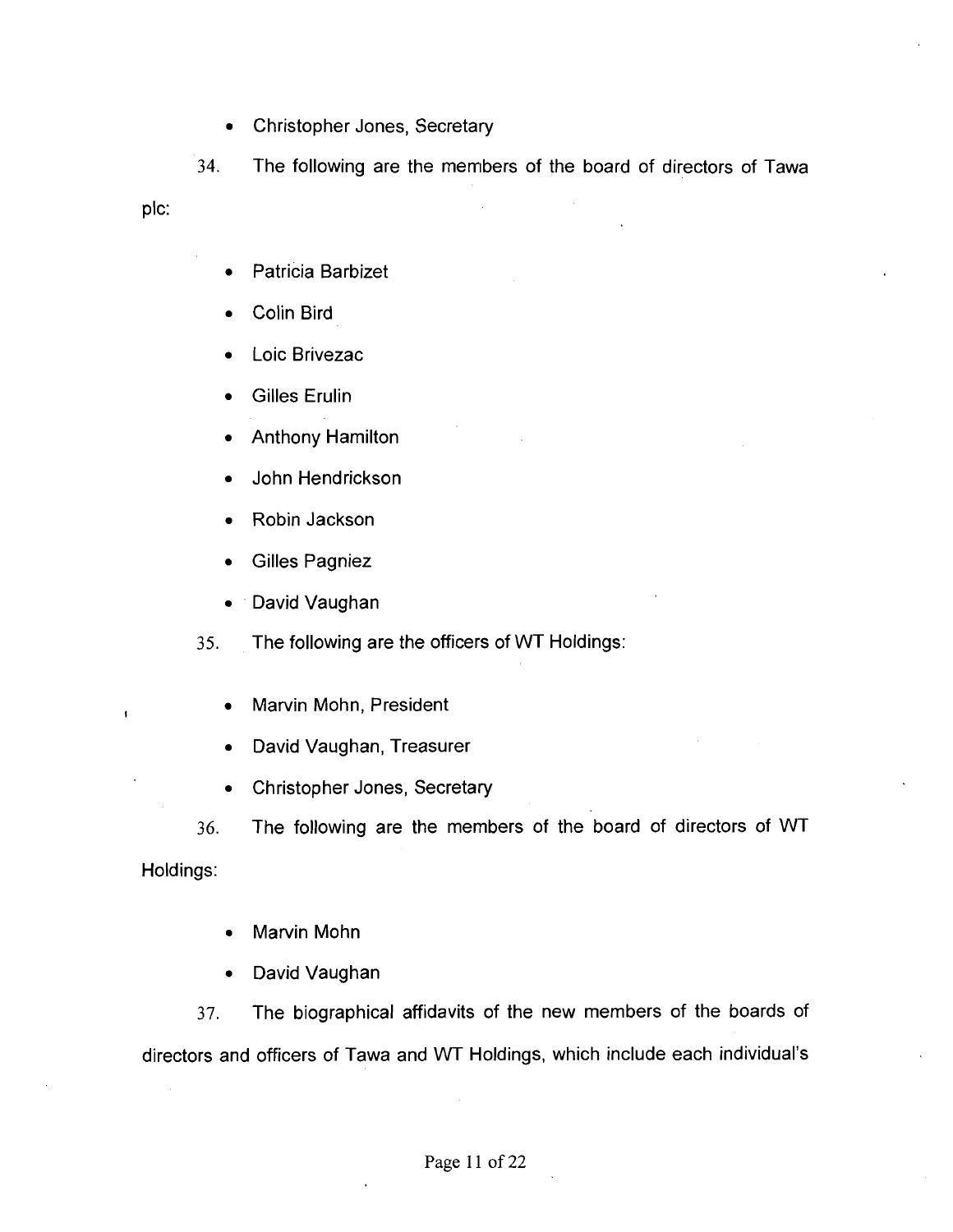educational background, professional credentials, and employment history, are included in the record and the files of the Insurance Department.

38. Following completion of the Proposed Acquisition, the Domestic Insurer will continue to operate in substantially the same manner.

39. In order to minimize disruption, the Domestic lnsurer will enter into an interim services agreement with Argo Group, which currently employs all of the Domestic Insurer's workforce and operates the Domestic Insurer.

40. Tawa will establish appropriate oversight of the current staff and operations, although Tawa has no plans to change the Domestic Insurer's claim handling practices prior to the completion of an evaluation of the Domestic Insurer's operations.

41. The books and records of the Domestic lnsurer are currently maintained at the main administrative offices in Edison, New Jersey. There are no plans to change that arrangement.

42. During the 12 calendar months preceding the filing of the application, neither the Applicant, nor any person controlling, controlled by or under common control with, the Applicant nor any of the executive officers or directors of the Applicant has effected transactions in any voting securities of the Domestic Insurer.

43. Neither the Applicant, nor its affiliates, nor any person listed as a director or executive officer of the Applicant, nor anyone based upon interviews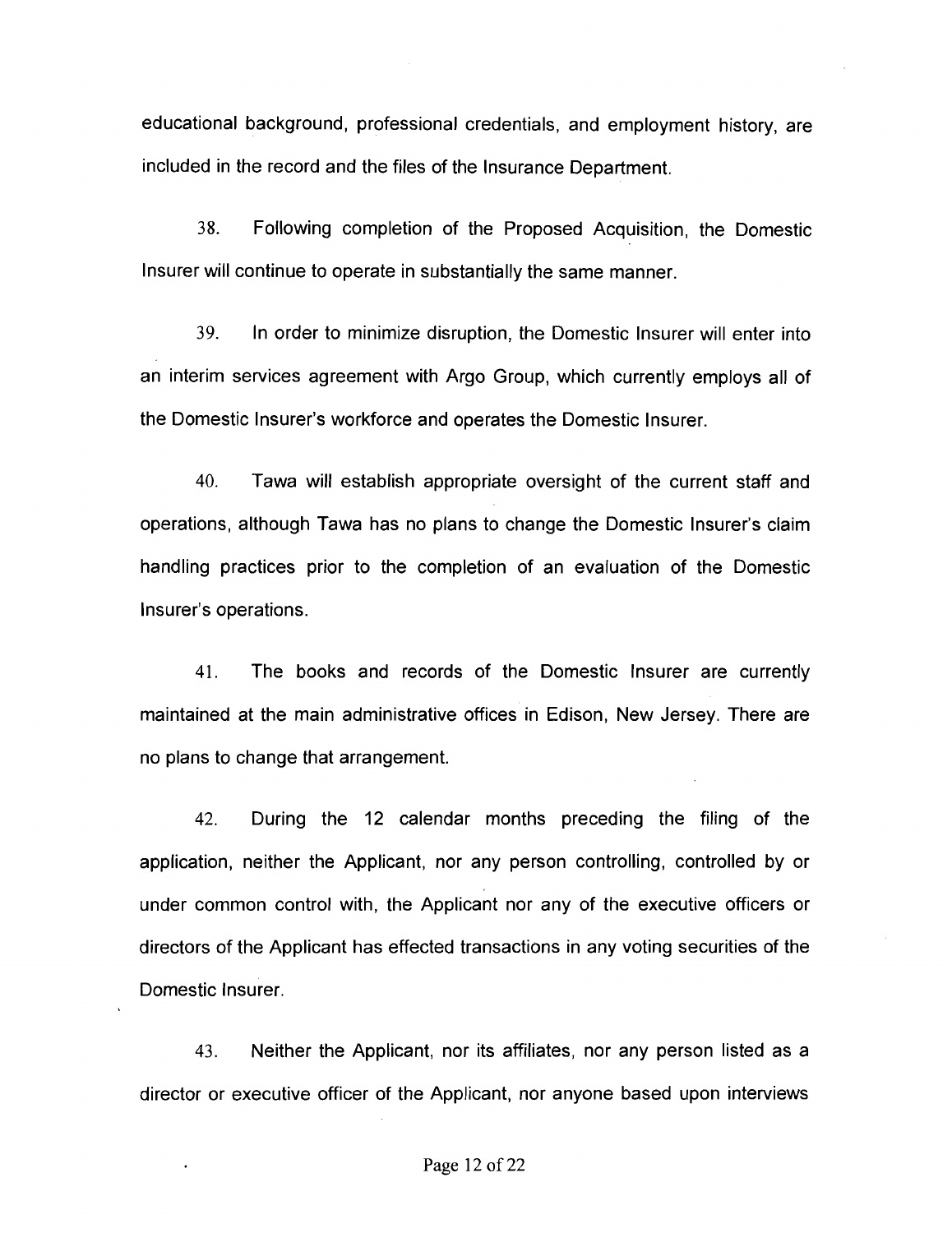or at the suggestion of such acquiring party made any recommendations to purchase any voting securities of the Domestic Insurer during the 12 calendar months preceding the fling of the Application.

44. There are no contracts, arrangements, understandings or agreements with broker-dealers as to the solicitation of any voting security of the Domestic lnsurer in which the Applicant, any affiliates of the Applicant, or any person listed as a director or executive officer of the Applicant is involved.

45. The Applicants confirmed their intention to use their best efforts to establish a platform in the State of Connecticut by year end 2008, either by means of the acquisition of a Connecticut based insurance company or through the formation of a Tawa management or consulting company in Connecticut.

46. The Proposed Acquisition will not substantially lessen competition of insurance in the State of Connecticut or tend to create a monopoly therein.

#### 111. DISCUSSION

Section 38a-132(b) of the Connecticut General Statutes specifically requires the approval of the proposed acquisition of control of the Domestic lnsurer unless it is determined that:

(A) After the change of control, the Domestic lnsurer would not be able to satisfy the requirements for the issuance of a license to write the lines of business for which it is presently licensed;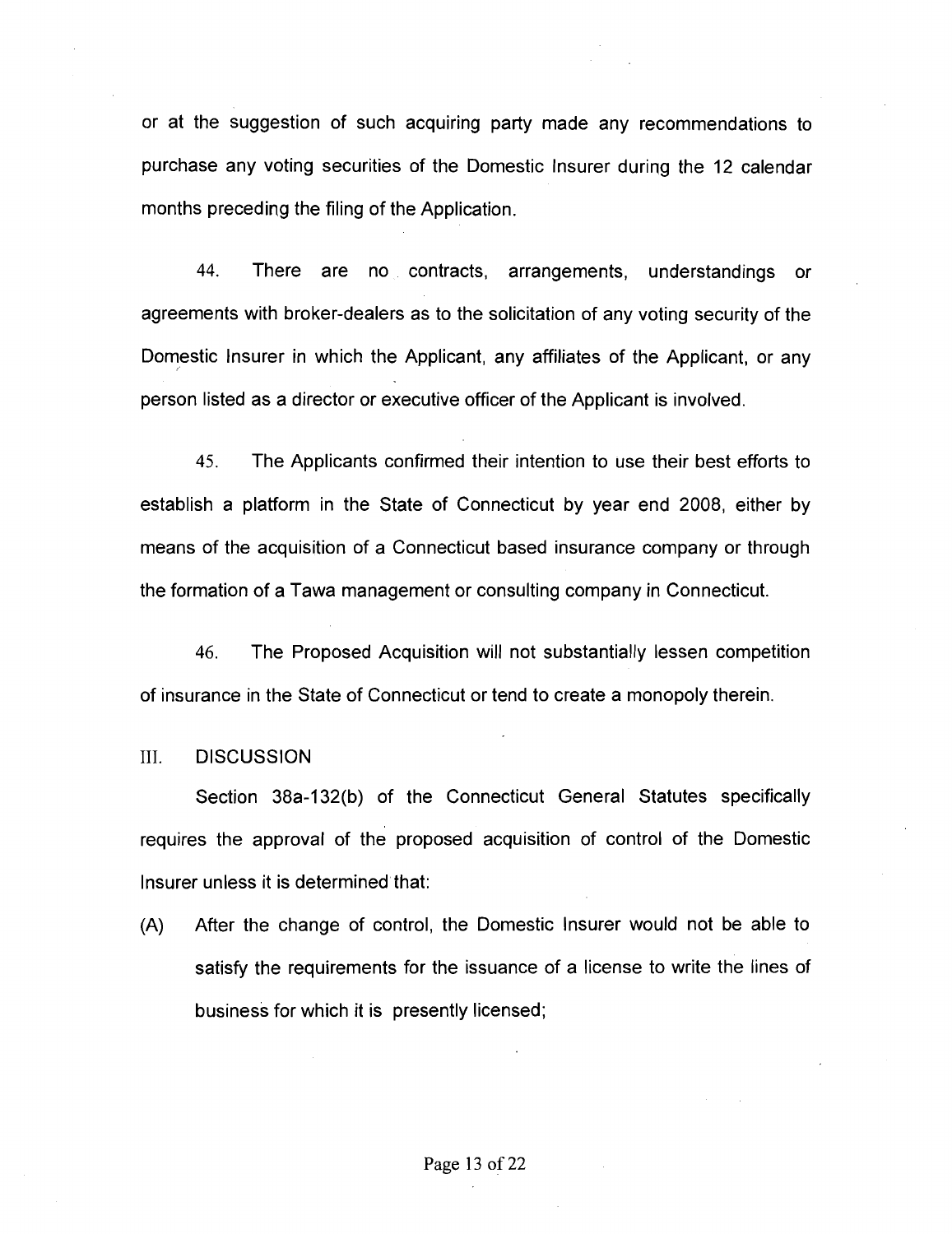- (B) fhe effect of the merger or other acquisition of control would be to substantially lessen competition of insurance in this state or tend to create a monopoly in Connecticut;
- (C) The financial condition of the acquiring party is such as might jeopardize the financial stability of the Domestic lnsurer or prejudice the interests of its policyholders;
- (D) The plans or proposals which the acquiring party has to liquidate the Domestic Insurer, sell its assets or consolidate or merge it with any person, or make any other material change in its business or corporate structure or management, are unfair and unreasonable to policyholders of the Domestic lnsurer and not in the public interest;
- (E) The competence, experience and integrity of those persons who would control the operations of the Domestic lnsurer are such that it would not be in the interest of the policyholders of the Domestic Insurers and of the public to permit the merger or other acquisition of control; or
- (F) The acquisition of control of the Domestic lnsurer is likely to be hazardous or prejudicial to those buying insurance.
	- **A. The ability of the Domestic lnsurer to satisfy the requirements for the issuance of a license to write the line or lines of business for which .it is presently licensed following the proposed acquisition of control.**

The Domestic Insurer is a domestic insurance company currently licensed pursuant to section 38a-41 of the Connecticut General Statutes. Section 38a-72 of the Connecticut General Statutes requires that a domestic stock property and casualty reinsurance company must have a minimum of \$2,000,000 in capital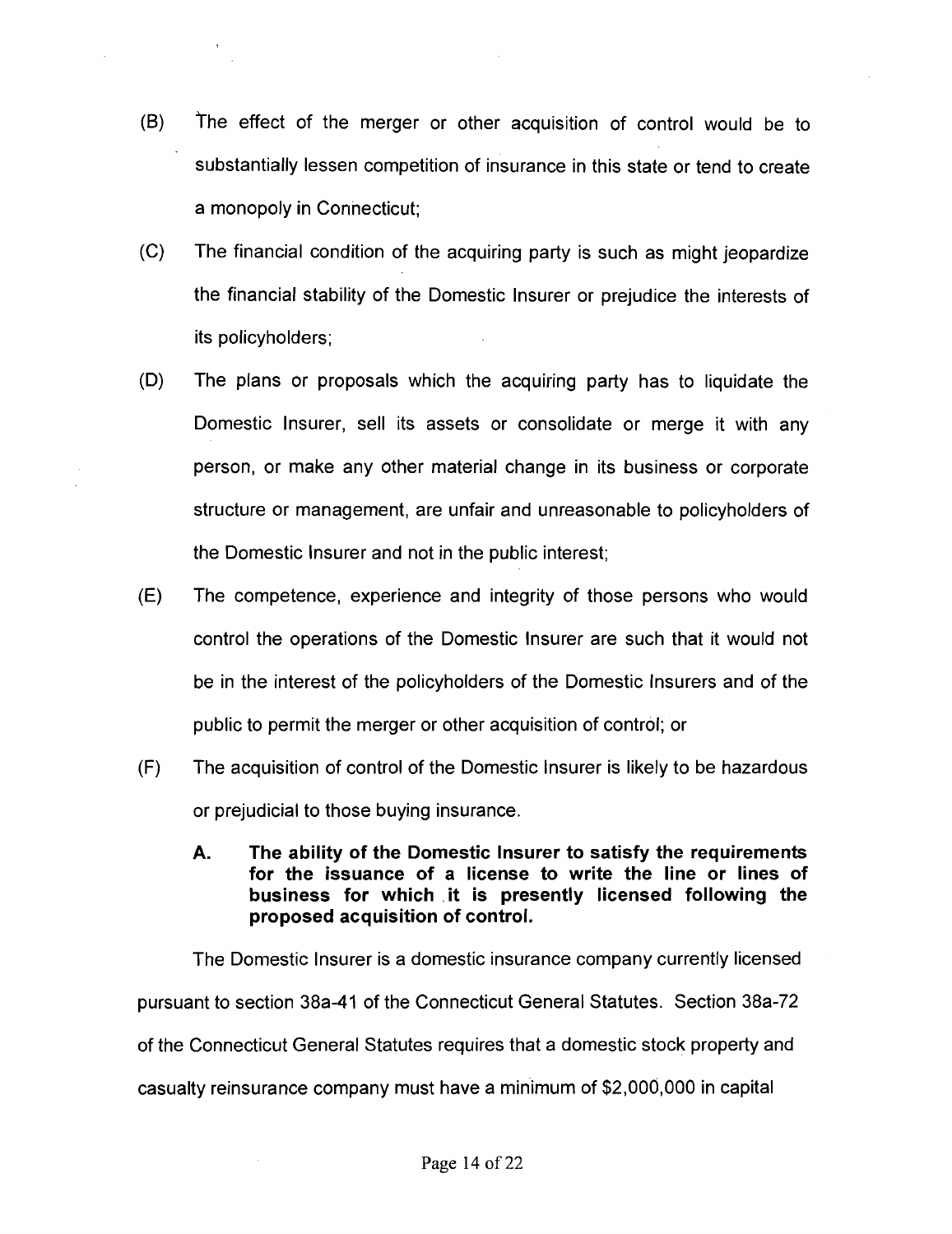and \$2,000,000 in paid-in surplus in the aggregate. The Domestic Insurer currently satisfies the requirements for the issuance of a license to write the lines of business for which it is licensed.

As noted in the findings of fact, following consummation of the Proposed Acquisition, the Applicants have no plans or proposals to liquidate the Domestic Insurer, to sell its assets, merge, or consolidate the Domestic lnsurer with any other person or entity. There are no plans for the Domestic lnsurer to enter into ' any material contract, agreement, arrangement or transaction of any kind with any person or entity.

The Applicants also submitted evidence that the information contained in the biographical affidavits for the directors and officers of Applicant proposed for the Domestic lnsurer attest to the competence, experience and integrity of the individuals who will be responsible for the governance and operation of the Domestic Insurer, and should insure the safe and expert operation of the Domestic Insurer following the Proposed Acquisition.

Accordingly, it is the conclusion of the Insurance Department that the evidence contained in the record supports a finding that the Applicants will be able to satisfy the requirements for the issuance of the necessary license of an insurer for which it is presently licensed following the proposed acquisition of control of the Domestic Insurer.

**B. Whether the effect of the Proposed Acquisition would be to substantially lessen competition of insurance in this state or tend to create a monopoly herein.**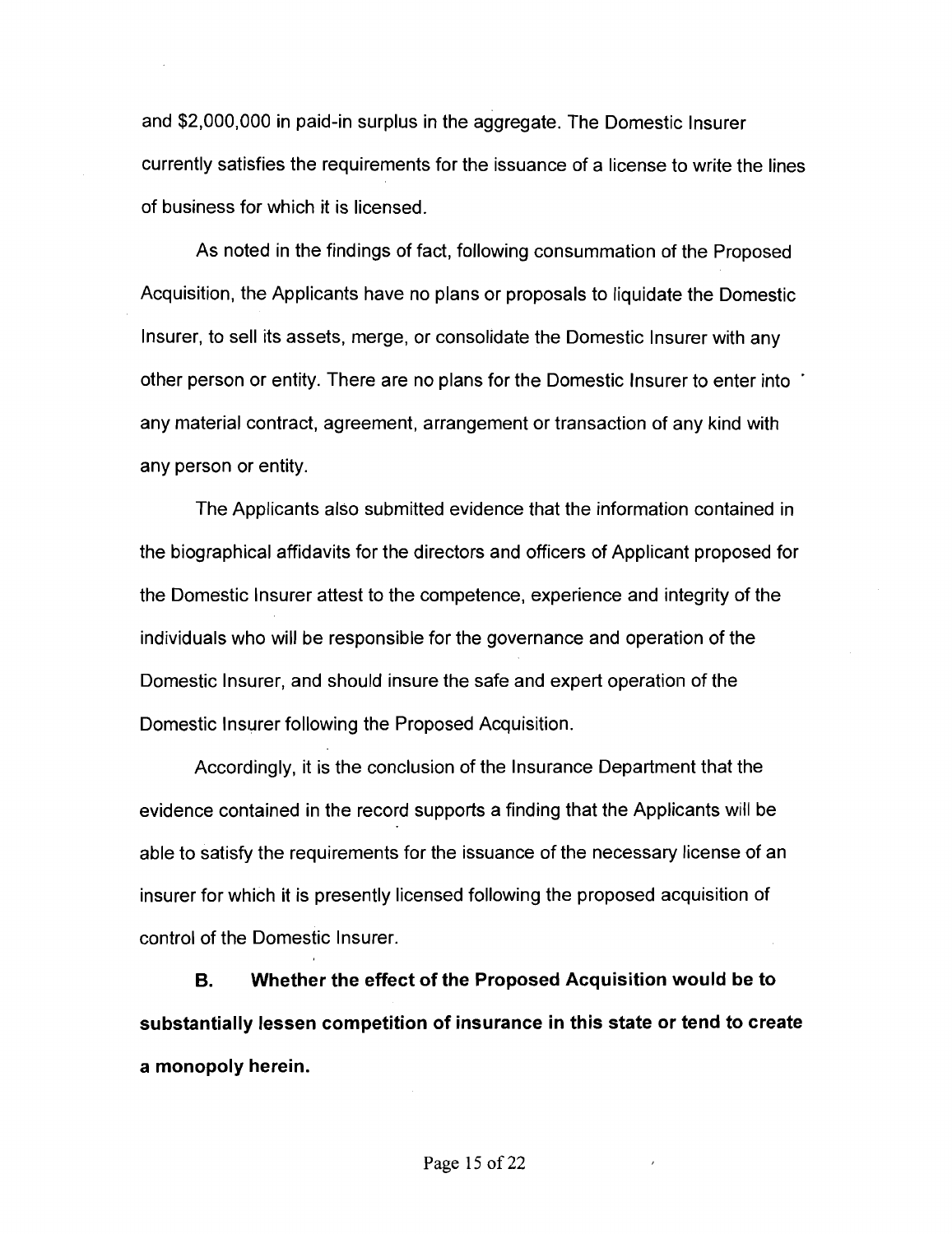The Applicants do not currently transact direct insurance business in Connecticut. Therefore, it is hereby concluded that the effect of the acquisition of control by the Applicants will not substantially lessen competition of insurance or tend to create a monopoly in Connecticut.

**C.** Whether the financial condition of the Applicants is such as might jeopardize the financial stability of the Domestic lnsurer or prejudice the interests of their policyholders.

Based on the written testimony and the evidence contained in the record, there is no evidence that would indicate the financial condition of the Applicants might jeopardize the financial condition of the Domestic Insurer, or prejudice the interest of the policyholders.

D. Whether the plans or proposals which the Applicants have to liquidate the Domestic Insurer, sell its assets or consolidate or merge it with any person, or to make any other material change in its business or corporate structure or management, are unfair and unreasonable to policyholders of the Domestic lnsurer and not in the public interest.

The record reveals that the Applicants have no current plans or proposals to liquidate the Domestic Insurer, to sell its assets, or consolidate or merge it with any other entity.

Accordingly, the record supports the conclusion that there are no plans or proposals for the Domestic lnsurer that are unfair and unreasonable to policyholders of the Domestic lnsurer or not in the public interest. '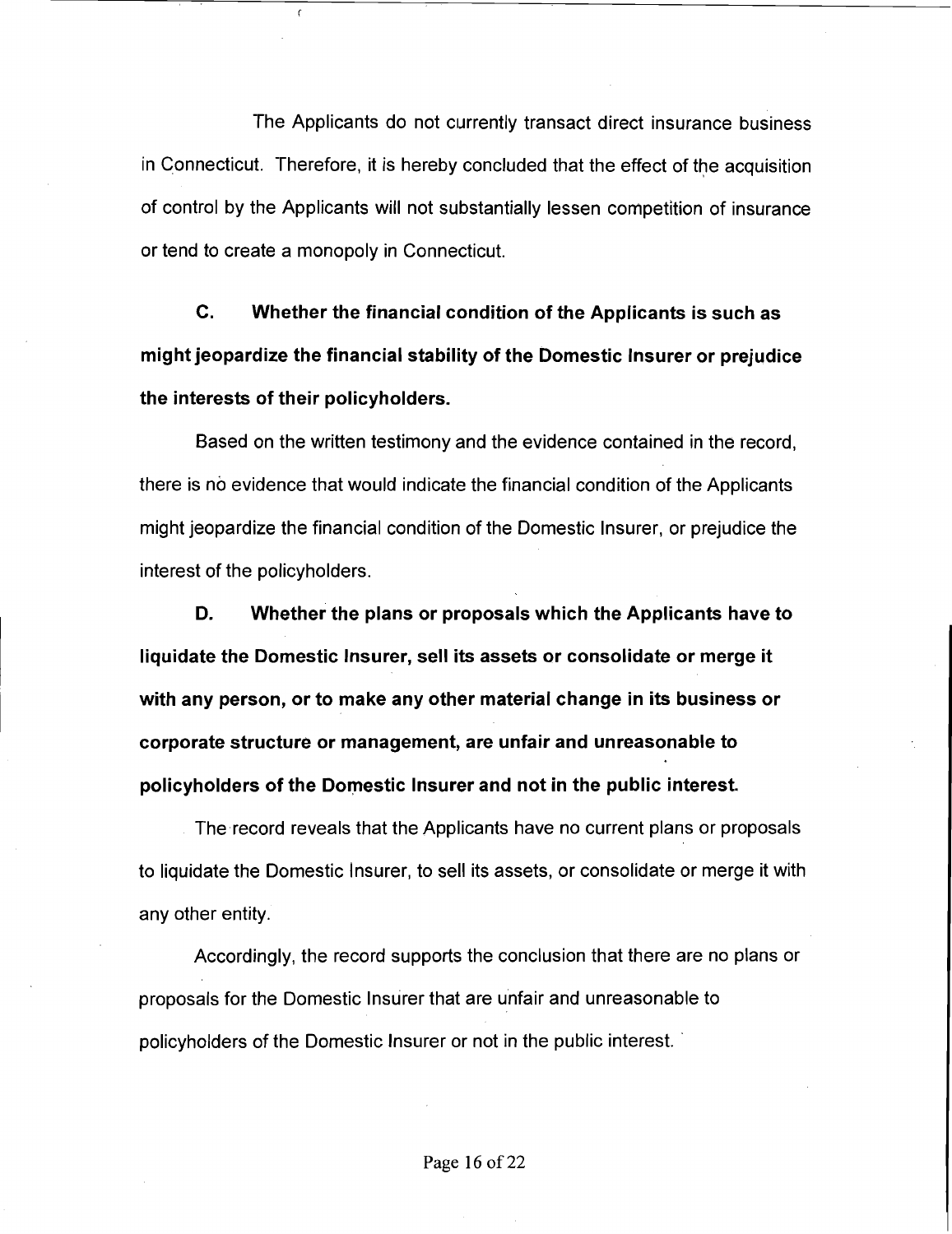**E. Whether the competence, experience and integrity of those persons who would control the operation of the Domestic lnsurer are such that it would not be in the interest of the policyholders of the Domestic lnsurer and of the public to permit the Proposed Acquisition or other acquisition of control.** 

The record includes the biographical affidavits of those individuals who will serve as members of the board and as officers of the Applicants and the Domestic lnsurer following the change of control. The biographical affidavits disclose each individual's educational background, professional credentials and their employment history. In addition, the Applicant has represented, and the biographical affidavits confirm, that during the last ten years none of the proposed directors or officers of the Applicant and Domestic lnsurer have been convicted in a criminal proceeding (excluding minor traffic violations) or have been convicted or otherwise penalized for violating any federal or state law regulating the business of insurance securities or banking, (or in the case of an alien person, such equivalent provision as applicable). During the last ten years, none of the proposed directors or officers of the Applicant have been the subject of any proceeding under the Federal Bankruptcy Code, (or in the case of an alien person, such equivalent provision as applicable) or have been affiliated with a business or organization which has been subject to such proceeding.

Furthermore, no proposed director or officer of the Applicants or Domestic lnsurer has had a revocation, suspension or disciplinary sanction imposed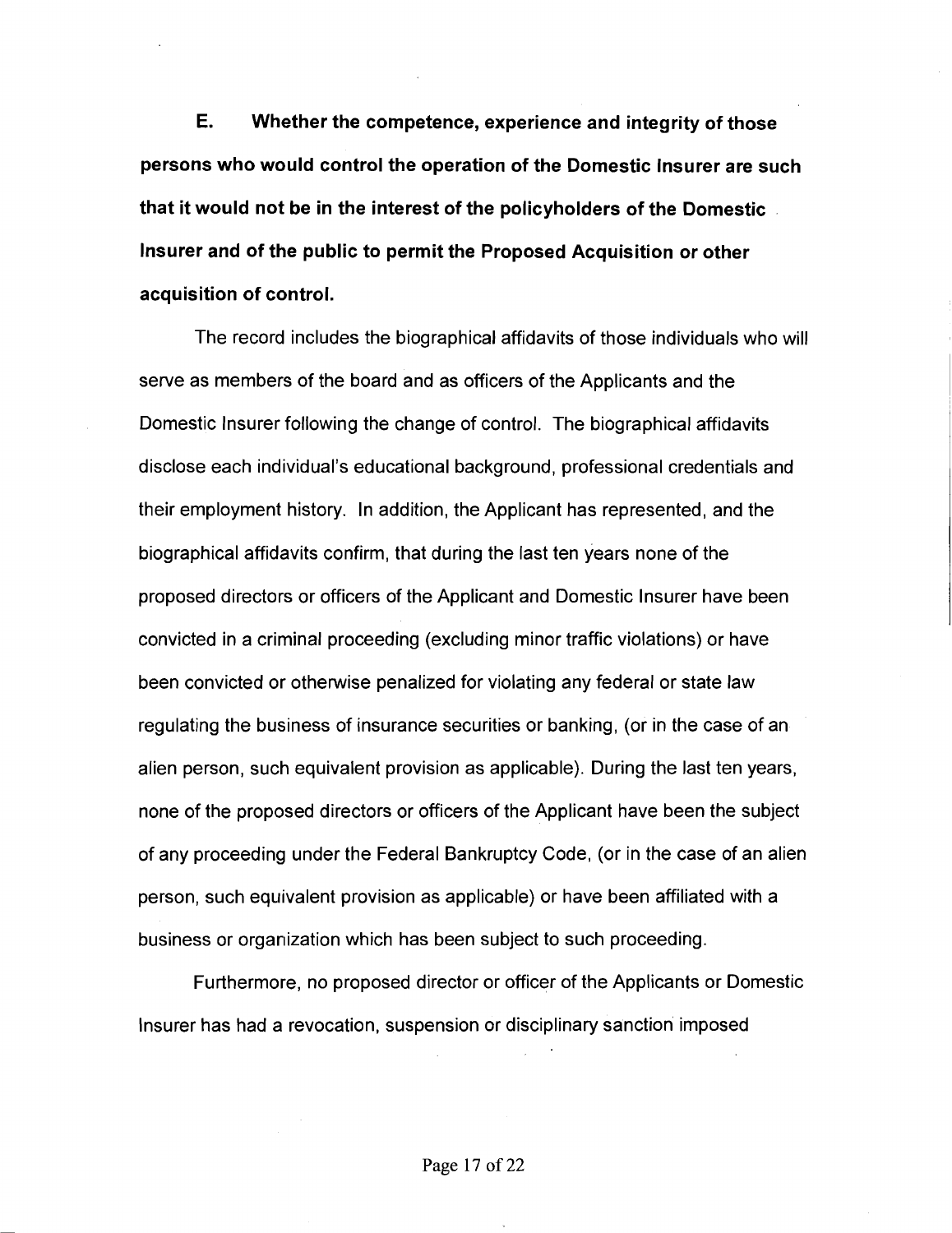against him or her by an insurance regulator.<sup>1</sup> None of the filed biographical affidavits contain any information that reflects negatively on the integrity of these individuals. The competence, experience, and integrity of those persons who would control the operations of the Domestic lnsurer after the Proposed Acquisition is such that it would be in the interest of policyholders of the Domestic Insurer, and in the public interest to permit the Proposed Acquisition.

**F. Whether the acquisition is likely to be hazardous or prejudicial to those buying insurance.** 

Based on the financial strength of the Applicants, the affirmation that the current plans of the Applicants for the Domestic lnsurer will provide a strong and stable financial environment for the Domestic Insurer, and assuming compliance with all of Connecticut's insurance statutes and regulations, it is reasonable to conclude that the proposed acquisition of control of the Domestic lnsurer is not likely to be hazardous to those buying insurance.

IV. RECOMMENDATION

Accordingly, based on the foregoing findings of fact and discussion, the written testimony and exhibits submitted, the record of the March 12, 2008 public hearing, and the recommendation of the Insurance Department staff, the undersigned concludes that the Applicant has satisfied the statutory criteria as Maring, and the recommended<br>Intersigned concludes that<br>Maricia Barbizet, who is also Ma

<sup>&#</sup>x27; Patricia Barbizet, who is also Managing Director of Groupe Artemis, in December 2003 entered into a three year period of pre-indictment diversion with the United States Department of Justice that required her to pay \$1 million and prohibited her from entering the United States during the period of her diversion in connection with settlement agreements reached between the Department of Justice and France's Credit Lyonnais, CDR-Enterprises S.A, MAAF Assurances S.A and Artemis S.A. to avoid criminal charges in connection with Credit Lyonnais' acquisition in the 1990's of junk bond portfolio belonging to failed American insurance company, Executive Life of California. Artemis S.A. was not criminally charged and was given immunity from prosecution in exchange for its cooperation in the investigation.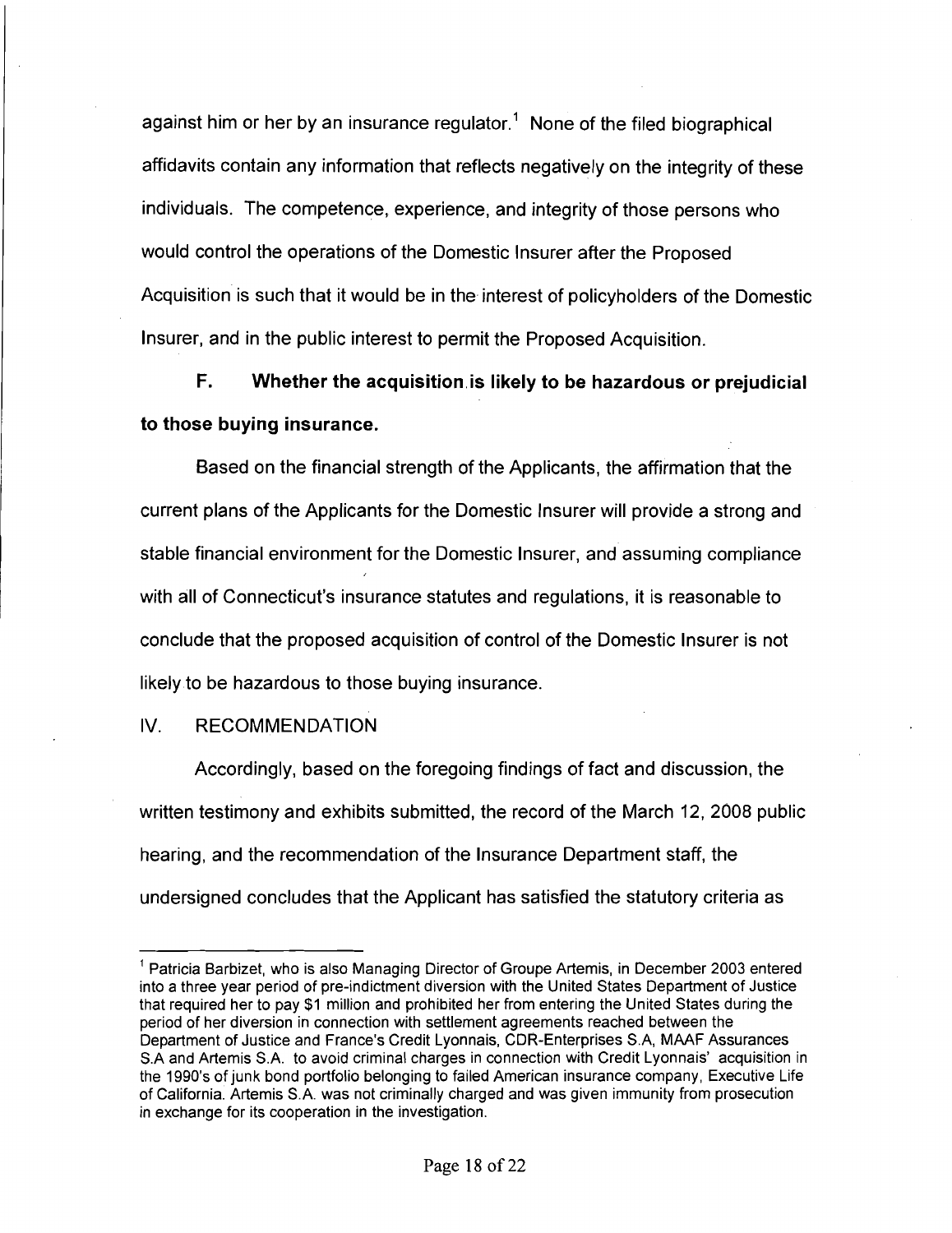provided in section 38a-132(b) of the Connecticut General Statutes. Accordingly, the undersigned concludes that pursuant to the relevant section 38a-132(b) of the Connecticut General Statutes that after the proposed acquisition of control (a) the Domestic lnsurer will be able to meet the requirements for licensing in this state; (b) the effect of the acquisition of control will not be to substantially lessen competition in this state or tend to create a monopoly therein; (c) the financial condition of the Applicants is not such as might jeopardize the financial stability of the Domestic Insurer, or prejudice the interest of its policyholders; (d) the plans or proposals for the Domestic lnsurer are not unfair and unreasonable to their policyholders, and are in the public interest; (e) the competence, experience and integrity of the management of the Applicants is such that it would be in the interest of policyholders of the Domestic Insurer, and of the public to permit the proposed acquisition of control; and (f) the acquisition of control of the Domestic lnsurer is not likely to be hazardous or prejudicial to those buying insurance.

**L** Accordingly, the undersigned recommends the following order be issued **t**  by the Commissioner of Insurance:

1. The Form A Application of the Applicants in which they seek approval to acquire control of Domestic lnsurer be approved.

2. The Applicants and Domestic Insurer shall comply with their commitments as set forth in the Proposed Final Decision.

3. The Applicants shall provide the Insurance Department with written confirmation of the consummation of the acquisition of control by the end of the month the acquisition of control takes place.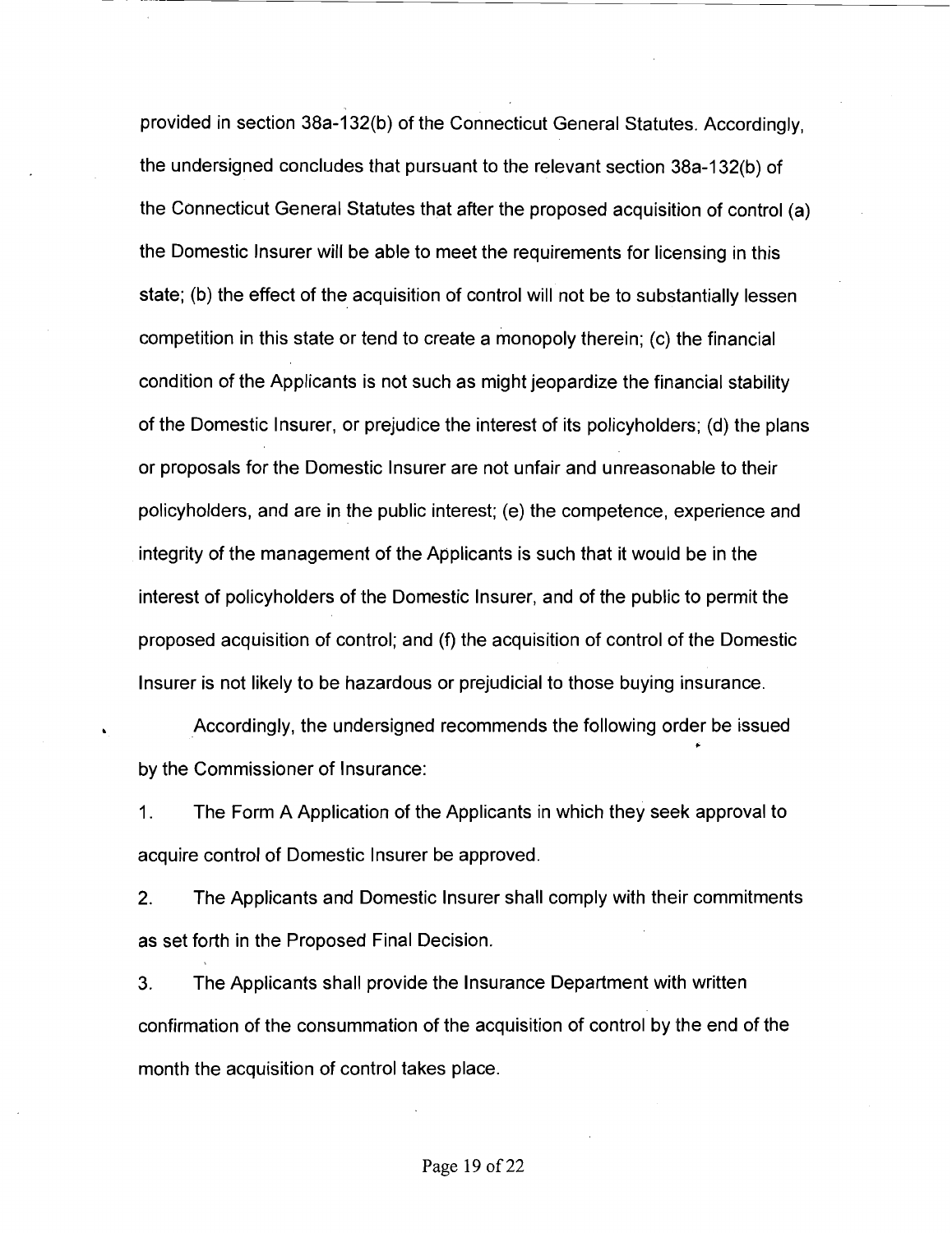**4.** For a period of two (2) years, the Applicant shall file semiannually with the lnsurance Department, commencing six months from consummation of the transaction, a report under oath of its business operations in Connecticut, including but not limited to, any change to the business of the Domestic Insurer; list of commutation activity (insurer, loss reserves commuted and gainlloss on commutation), changes in offices of the Domestic Insurer; charitable contributions made to Connecticut entities; and, notice of any statutory compliance or regulatory actions taken by other state regulatory authorities against the Applicants or the Domestic Insurer.

5. The Applicants should provide the Department with the names and titles of those individuals who will be responsible for filing an amended lnsurance Holding Company System Annual Registration Statement pursuant to section 38a-138-10 of the Regulations of Connecticut State Agencies.

6. Within thirty (30) days following the end of the month in which the Proposed Acquisition is consummated, the Domestic lnsurer shall file a request for a waiver of the requirements of section 38a-136(i) of the Connecticut General Statutes.

7. Within fifteen (15) days following the end of the month in which the Proposed Acquisition is consummated, the Domestic lnsurer shall file an amended lnsurance Holding Company System Annual Registration Statement pursuant to section 38a-138-10 of the Regulations of Connecticut State Agencies.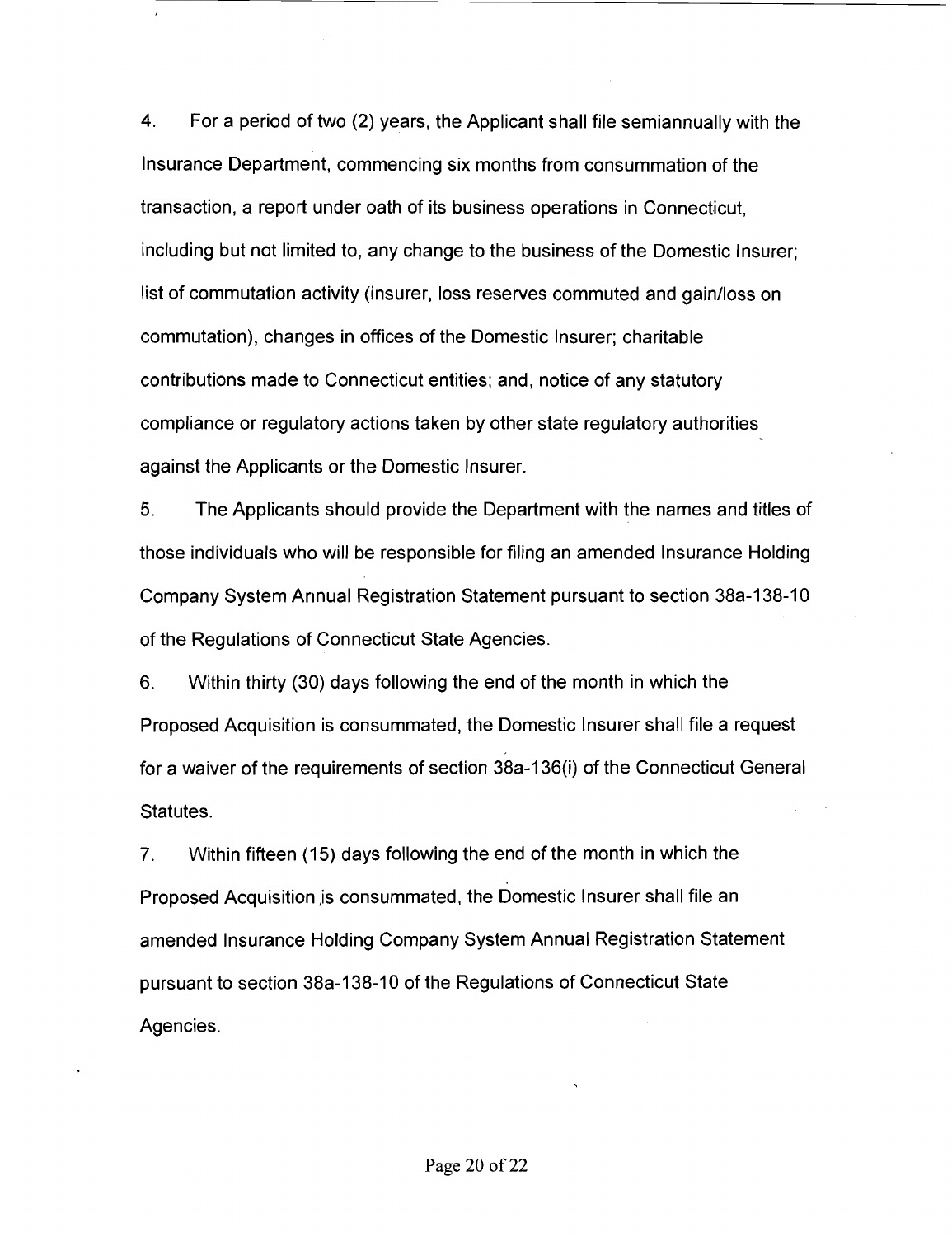8. If the Proposed Acquisition is not consummated within three (3) months of the date of this Order and the Applicants intends to consummate the Proposed Acquisition, the Applicants shall submit to the Commissioner a statement, which shall include (1) the reason for the Applicants' inability to consummate the Proposed Acquisition; (2) any material changes in the information contained in the Form A Application; and (3) the current financial statements of the Applicants and the Domestic Insurer.

9. The Domestic lnsurer shall meet with the appropriate lnsurance Department staff prior to making any material change to its business plan.10.

The Domestic lnsurer shall, at all times, maintain their books, records and assets in Edison, New Jersey unless otherwise approved by the Commissioner pursuant to Connecticut Law and consistent with the terms of the Form A Application.

11. The Applicants shall pay expenses incurred by the lnsurance Commissioner in connection with the lnsurance Department's review of the captioned transaction pursuant to sections 38a-132(a)(3) and 38a-132(c) of the Connecticut General Statutes.

12. The Applicants will use their best efforts to establish a platform in the State of Connecticut by year end 2008, either by means of the acquisition of a Connecticut based insurance company or through the formation of a Tawa management or consulting company in Connecticut.